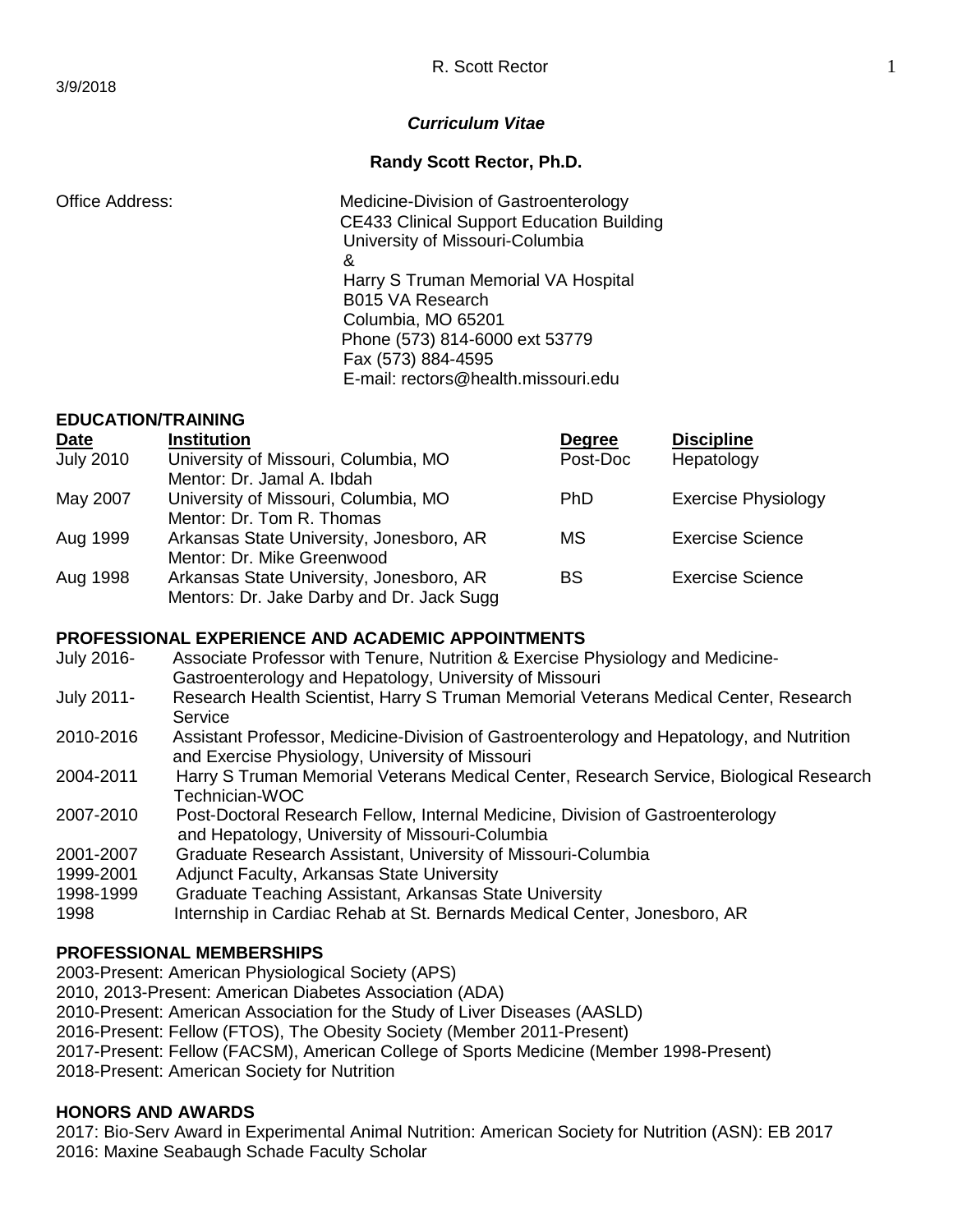2012: MU School of Medicine: Dorsett L. Spurgeon M.D. Distinguished Medical Research Award

- 2011: American Association of Study of Liver Diseases—Presidential Plenary Session Seminar
- 2008: Digestive Disease Week--Poster of Distinction Award
- 2005, 2006: *The Chancellor's List*
- 2005, 2006: Graduate Student Poster Award- Central States Chapter, ACSM
- 2002: Outstanding Graduate Student Award- Exercise Physiology. University of Missouri
- 1999: Outstanding Graduate Student- Department of HPER. Arkansas State University
- 1998: Who's Who in American Colleges and Universities

## **FELLOWSHIPS/SCHOLARSHIPS**

2006-07: HEALTH ACTIVITY CENTER-*M. HAROLD LAUGHLIN SCHOLARSHIP* AWARD WINNER 2005-2006: James L. McGregor Scholarship in Health and Exercise Sciences, University of Missouri

# **INVITED SEMINARS/LECTURES/ORAL PRESENTATIONS**

- 1. Saturday Morning Science, MU Life Sciences Center, Columbia, MO. March 2018 **RS Rector.** Lifestyle Modification and Healthy Plant-Based Diets to Improve Metabolic Health.
- 2. FoodFluence 2018, International Meeting, Lisbon, Portugal, Jan 2018. **RS Rector.** Current Evidence and Emerging Research with Soy Based Protein on Metabolic Health.
- 3. The Obesity Society, National Meeting, Nov 2017. **RS Rector.** Liver + Exercise = Metabolic Health. Slides presented by Dr. John Thyfault due to death in family.
- 4. University of Kansas Medical Center, Department of Molecular and Integrative Physiology, Oct 2, 2017. **RS Rector.** Hepatocellular eNOS and NAFLD Susceptibility
- 5. Experimental Biology, National Meeting, April 2017. **RS Rector.** Exercise Training versus metformin on NAFLD-Related Outcomes and Hepatic Lipid Metabolism
- 6. Experimental Biology, National Meeting, April 2017. **RS Rector.** Managing Nonalcoholic Fatty Liver Disease: Are All Lifestyle Interventions Created Equal?
- 7. University of Kentucky, Oct 2016. **RS Rector.** Managing Nonalcoholic Fatty Liver Disease: Are All Lifestyle Interventions Created Equal?
- 8. University of Guelph, May 18<sup>th</sup>, 2016. **RS Rector.** Managing NASH in a Westernized World.
- 9. Arkansas Children's Nutrition Center and Arkansas Children's Hospital, Oct 2<sup>nd</sup>, 2015. **RS Rector.** Managing NASH in a Westernized World.
- 10. Nutrition and Exercise Physiology Departmental Seminar, University of Missouri, September 17, 2015. **RS Rector.** Managing NASH in a Westernized World: Lifestyle, Drugs, or Gut Bugs?
- 11. Eli Lilly and Company, August 8, 2015. **RS Rector.** Managing NASH in a Westernized World: Lifestyle, Drugs, or Gut Bugs?
- 12. VA Career Development Awardee Meeting, July 27, 2015. RS Rector. Mitochondrial Dysfunction in NAFLD, hepatic insulin resistance, and type 2 diabetes
- 13. American College of Sports Medicine, National Meeting, May 29, 2015. **RS Rector.** Intrahepatic Lipids: Systemic Implications and Management with Lifestyle Modification
- 14. VA Mitochondrial Medicine Symposium, Invited Meeting June 2014. **RS Rector.** Mitochondrial dysfunction in NAFLD, hepatic insulin resistance, and type 2 diabetes
- 15. American College of Sports Medicine, National Meeting, May 30, 2014. **RS Rector.** Ossabaw Swine: Modeling Childhood Obesity and Fatty Liver Disease
- 16. MU-iCATS Translational Science Seminar Series, University of Missouri, December 11, 2012. **RS Rector**. Treating NAFLD with Lifestyle Therapies.
- 17. Dorsett L. Spurgeon M.D. Distinguished Medical Research Award Seminar, University of Missouri, November 15, 2012. **RS Rector.** Treating NAFLD in Children and Adults: Tools for Translation
- 18. American College of Sports Medicine, Central States Chapter, October 19, 2012. **RS Rector**. Treating Nonalcoholic Fatty Liver Disease: Does Exercise Modality Matter?
- 19. American College of Sports Medicine, National Meeting, May 31, 2012. **RS Rector.** Inactivity and Non-Alcoholic Fatty Liver Disease.
- 20. Medical Pharmacology and Physiology, University of Missouri, March 13, 2012. **RS Rector**. Integrative Approach to Combat Nonalcoholic Fatty Liver Disease.
- 21. College of Osteopathic Medicine and Dept of Biological Sciences, William Carey University, February 13, 2012. **RS Rector**. A Translational Approach to Battle the Nonalcoholic Fatty Liver Disease Epidemic.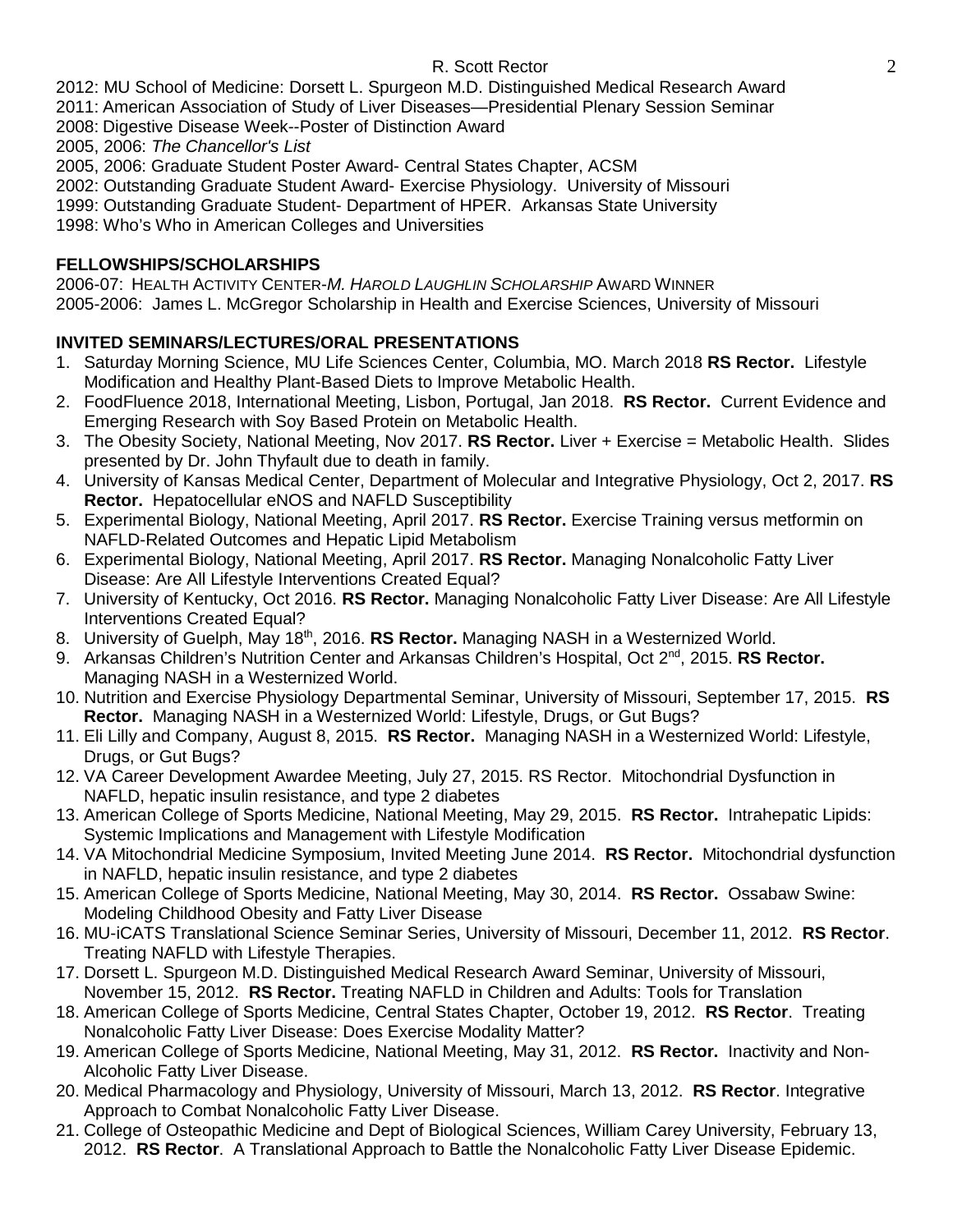- 22. Interdepartmental Nutrition Program, Purdue University, November 2011. **RS Rector**. Nonalcoholic Fatty Liver Disease: A Balancing Act.
- 23. Biomedical Sciences Departmental Seminar, University of Missouri, February 24, 2011. **RS Rector**. Nonalcoholic Fatty Liver Disease: Changing the Course with Lifestyle Intervention.
- 24. American Association for the Study of Liver Diseases (AASLD), November 1, 2010. **RS Rector**. Exercise and outcomes of fatty liver disease.
- 25. American College of Sports Medicine, Central States Chapter, November 6, 2009. **RS Rector**. Negative consequences of physical inactivity on liver health and disease development.
- 26. American College of Sports Medicine, National Meeting, Seattle WA, May, 2009. **RS Rector**. Potential mechanisms mediating exercise-associated attenuation of fatty liver disease.
- 27. Nutrition and Exercise Physiology Departmental Seminar, University of Missouri, April 24, 2008. **RS Rector.** Potential mechanisms mediating exercise-associated attenuation of fatty liver disease.
- 28. Internal Medicine-Cardiology Grand Rounds-University of Missouri, Sept 20, 2007. **RS Rector.** Antioxidative role of exercise and weight loss.
- 29. MU-Nutritional Sciences Departmental Seminar and Dissertation Defense, January 26, 2007. **RS Rector**. Exercise and diet induced weight loss improves measures of oxidative stress and insulin sensitivity.
- 30. University of Arizona- Diabetes and Endocrinology Group, November 16, 2006. **RS Rector.** The antioxidative effects of exercise training- and diet-induced weight loss.
- 31. MU-Nutritional Sciences Departmental Seminar, April 28, 2005. **RS Rector.** The effects of short-term weight loss and weight maintenance on systemic inflammatory markers.

# **SYMPOSIUM CHAIR/CO-CHAIR**

# *Experimental Biology, National Meeting, April 2017, Chicago, IL*

Session: Finding the Fat: Lifestyle Approaches to Protect Against Adipose Tissue and Liver Dysfunction. DC Wright and **RS Rector**, Co-Chairs

# *Obesity Society, National Meeting, October 2015, Los Angeles, CA*

Session: Mitochondrial Energetics and Obesity. **RS Rector**, Co-Chair Session: Yugo or Ferrari - Revving up or Stalling out: Mitochondrial Energetics in Obesity. **RS Rector,** Co-**Chair** 

# *American College of Sports Medicine, National Meeting, May 2014. Orlando, FL*

Session: Exercise and Blood Flow Restriction. RS Rector, moderator

# *American Diabetes Association, National Meeting, June 2013, Chicago, IL*

Session: Exercise in Humans–Efficacy and Possible Mechanisms. **RS Rector**, moderator

# *Obesity Society, National Meeting, October 2011. Orlando, FL*

Session: Fatty acid metabolism and muscle. **RS Rector** and Jill Kanaley, co-chairs

# *American College of Sports Medicine, National Meeting, May 2009. Seattle, WA*

Session Title: Prevention of Fatty Liver Disease through Lifestyle Modification: From Cellular Mechanisms to Clinical Applications. JP Thyfault and **RS Rector**, co-chairs.

# **TEACHING**

**University of Missouri** MU School of Medicine-Patient Based Learning, Block 2; Facilitator Spring 2017 NS8030-Etiology of Obesity: Department of Nutrition and Exercise Physiology Lead Instructor and Course Organizer: **RS Rector** Fall 2016 NS 8850-*Advanced Exercise Physiology*: Department of Nutrition and Exercise Physiology Co-Instructors: J Kanaley and **RS Rector** Spring 2016 MU School of Medicine-Patient Based Learning, Block 7; Lecture on NAFLD MU School of Medicine-Patient Based Learning, Block 4; Lecture on Physical Activity and Glycemic Control Fall 2015 MU School of Medicine-Patient Based Learning, Block 2; Facilitator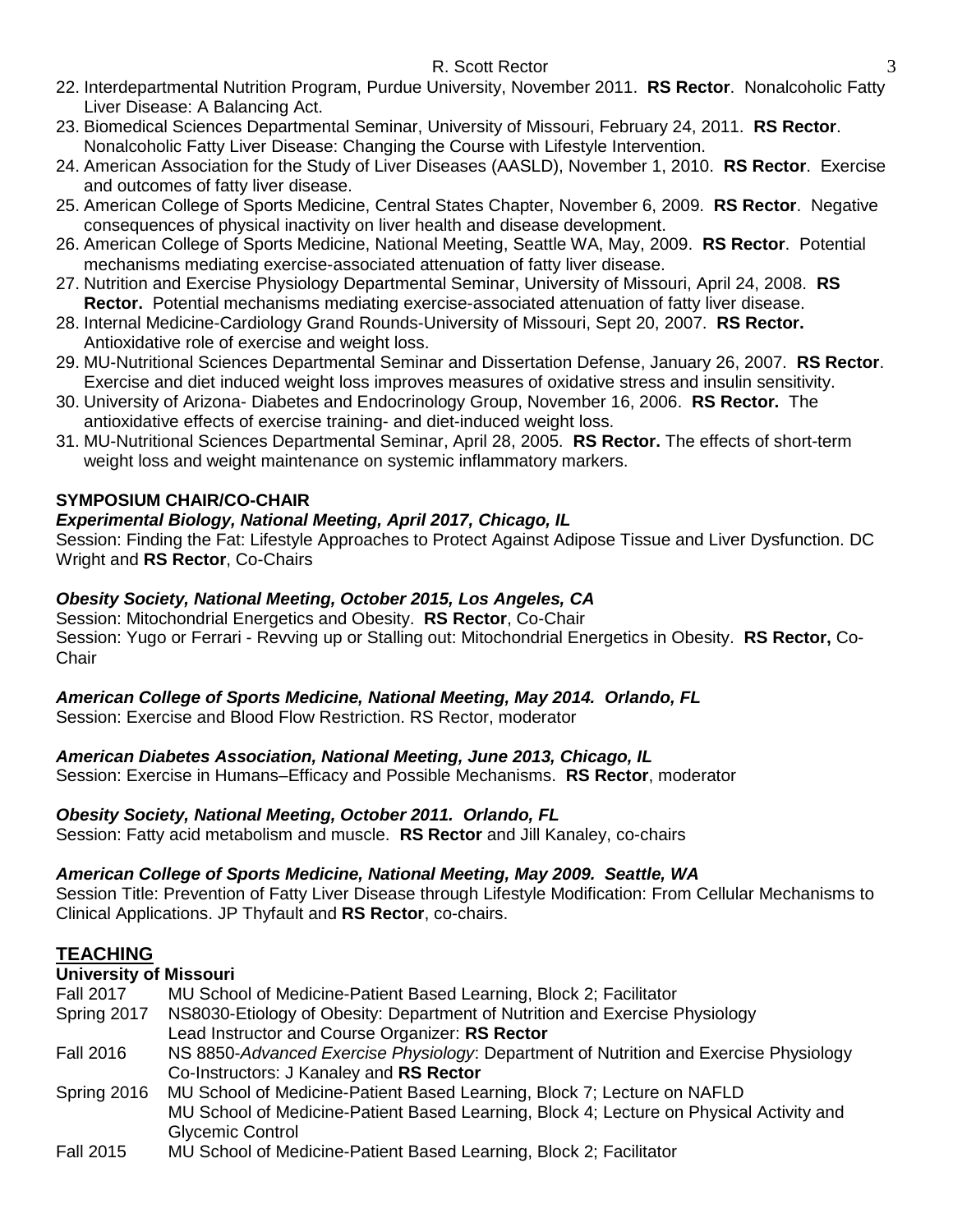| MU School of Medicine-Patient Based Learning, Block 7; Lecture on NAFLD                                                          |
|----------------------------------------------------------------------------------------------------------------------------------|
| NS 8850-Advanced Exercise Physiology: Department of Nutrition and Exercise Physiology                                            |
| Co-Instructors: J Kanaley and RS Rector                                                                                          |
| MU School of Medicine-Patient Based Learning, Block 2; Facilitator                                                               |
| MU School of Medicine-Patient Based Learning, Block 7; Lecture on NAFLD                                                          |
| MU School of Medicine-Patient Based Learning, Block 2; Co-Facilitator with Alan Parrish, solo<br>last 5 weeks                    |
| NS 8850-Advanced Exercise Physiology: Department of Nutrition and Exercise Physiology<br>Co-Instructors: J Kanaley and RS Rector |
| NS4001/7001: Etiology of Obesity: Department of Nutrition and Exercise Physiology<br>Co-Instructors: RS Rector and JW Perfield   |
| NS 8850-Advanced Exercise Physiology: Department of Nutrition and Exercise Physiology<br>Co-Instructors: J Kanaley and RS Rector |
| Ongoing contributions to the GI Fellowship Program, including numerous educational lectures                                      |
| Graduate Research Assistant: Department of Nutritional Sciences                                                                  |
| Teaching assistant: Independently taught Exercise Physiology Lab sections                                                        |
| <b>Exercise Physiology courses</b>                                                                                               |
| Exercise Physiology Lab sections                                                                                                 |
|                                                                                                                                  |

#### **Guest Lectures at University of Missouri**

03/18/14- NS2222 Landscape of Obesity-NEAT: What is it good for? 03/13/13- NS2222 Landscape of Obesity-Non-Exercise Physical Activity: Vital for Obesity Prevention 03/13/12- NS2222 Landscape of Obesity-Non-Exercise Physical Activity: Vital for Obesity Prevention 03/15/11- NS2222 Landscape of Obesity-Non-Exercise Physical Activity: Role in Obesity Prevention 03/11/10- NS2001 Landscape of Obesity-Non-Exercise Activities and Their Impact on Obesity 10/27/09- NS8850 Advanced Exercise Physiology-Use of Molecular Biology in Exercise Physiology 10/25/07- NS8850 Advanced Exercise Physiology-Gene Expression-Tools and Techniques 11/04/05- NS8850 Advanced Exercise Physiology- Overview of Gene Expression

10/12/05- NS1340 Nutrition and Fitness- Substrate Utilization during Exercise

11/09/04- NS8850 Advanced Exercise Physiology- Exercise and Gene Expression

10/11/04- NS1340 Nutrition and Fitness- Protein and Fat Utilization during Exercise

#### **Arkansas State University**

1998-1999 Graduate Teaching Assistant: Department of Health, Physical Education and Sports Sciences Exercise Physiology

Kinesiology

Strength and Conditioning

Research Methods and Statistics

1999-2001 Adjunct Faculty: Department of Health, Physical Education and Sports Sciences Taught following courses:

Nutrition and Fitness (4 sections per semester) Kinesiology (1 section)

#### **American College of Sports Medicine**

May 2007- ACSM Health/Fitness Instructor Workshop—Basic Exercise Physiology Lecture May 2008- ACSM Health/Fitness Instructor Workshop—Basic Exercise Physiology Lecture

# **ADVISING**

Graduate (PhD) student advisees Start Finish Justin A. Fletcher – Exercise Physiology Doctoral Student 08/10-12/14 (Co-Mentor with Dr. John Thyfault) Graduated 12/2014 Melissa Linden- Exercise Physiology Doctoral Student **01/12-7/15** (Mentor) Graduated 12/2015 Ryan Sheldon-Exercise Physiology Doctoral Student 08/12-3/2016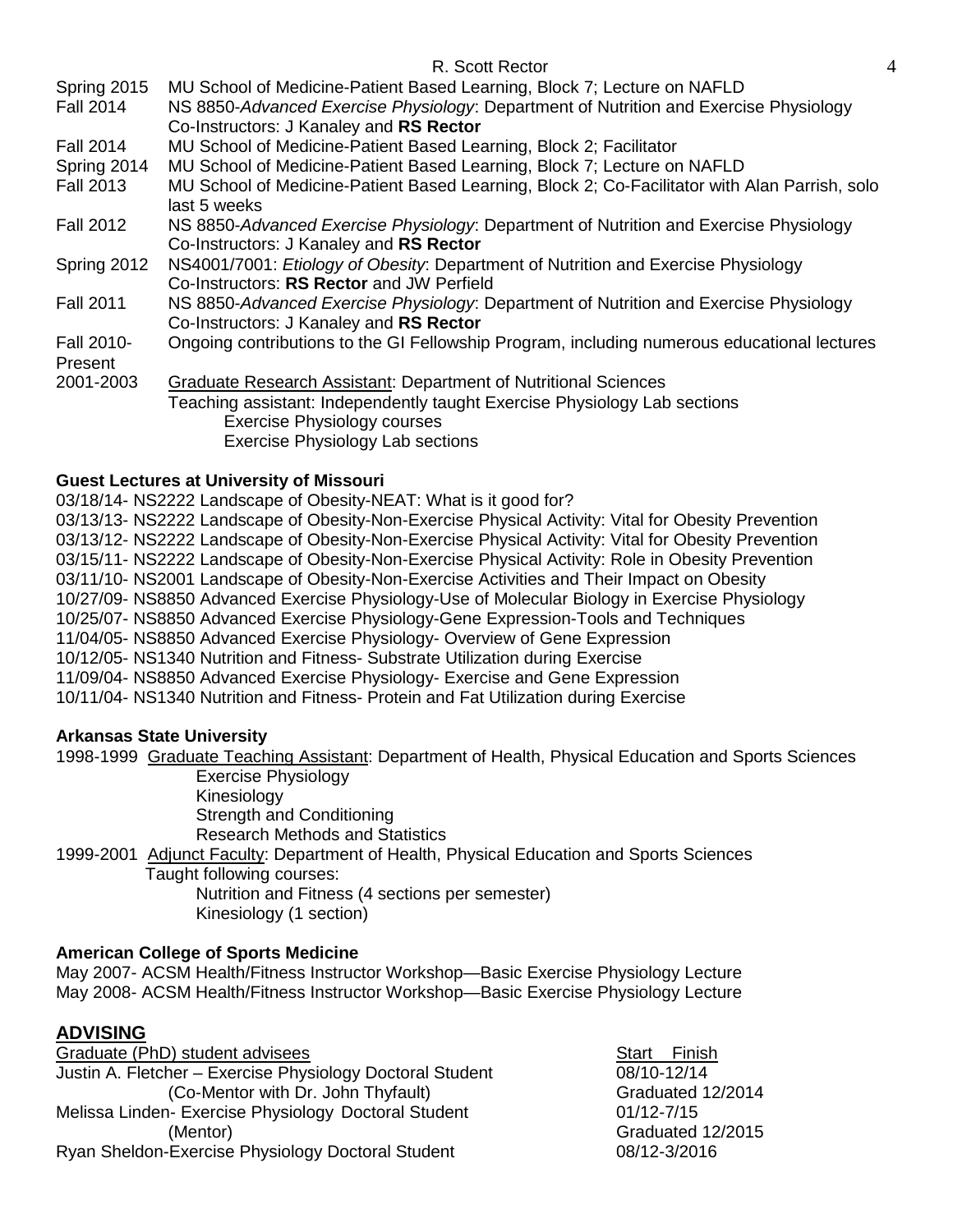|                                                                                                   | R. SCOIL RECIOI |                                         |
|---------------------------------------------------------------------------------------------------|-----------------|-----------------------------------------|
| (Mentor)<br>Kevin Eck- Exercise Physiology Doctoral Student                                       |                 | Graduated 5/2016<br>08/15-1/16          |
| (Mentor)<br>Rory Cunningham- Exercise Physiology Doctoral Student<br>(Mentor)                     |                 | $08/16 -$                               |
| Mary Moore-Exercise Physiology Doctoral Student<br>(Mentor)                                       |                 | $08/17 -$                               |
| Justine Mucinski-Exercise Physiology Doctoral Student<br>(Co-Mentor with Dr. Elizabeth Parks)     |                 | $08/17 -$                               |
| <b>Research Fellows</b>                                                                           |                 |                                         |
| Abhishek Choudhary-- Gastroenterology<br>(Co-Mentor with Dr. Jamal Ibdah)                         |                 | 08/10-12/12                             |
| Kristi Lopez-Gastroenterology<br>(Mentor)                                                         |                 | 09/12-7/15                              |
| Sameer Siddique-Gastroenterology<br>(Mentor)                                                      |                 | 09/12-12/12                             |
| <b>PhD dissertation committees</b>                                                                |                 |                                         |
| Tim Heden- Exercise Physiology<br>(Mentor-Dr. Jill Kanaley)<br>Laura Ortinau-Nutritional Sciences |                 | 01/12-07/14<br>Graduated<br>07/14-12/16 |
| (Mentor-Pam Hinton)<br><b>Rebecca Dirkes-Nutritional Sciences</b>                                 |                 | Graduated<br>$06/16 -$                  |
| (Mentor-Pam Hinton)<br>Zach Grunewald-Exercise Physiology                                         |                 | $3/17 -$                                |
| (Mentor-Jaume Padilla)                                                                            |                 |                                         |
| Mew Krisanabud-Nursing<br>(Mentor-Deidre D. Wipke-Tevis)                                          |                 | $7/17 -$                                |
| Danielle Karasko-Nursing<br>(Mentor-Deidre D. Wipke-Tevis)                                        |                 | $9/17 -$                                |
| Ryan Petite-Mee- Exercise Physiology<br>(Mentor-Dr. Jill Kanaley)                                 |                 | $8/17 -$                                |
| Victoria Gremminger-Biochemistry<br>(Mentor-Charlotte Phillips)                                   |                 | $7/17 -$                                |
| Nathan Winn-Exercise Physiology<br>(Mentor-Dr. Jill Kanaley)                                      |                 | $08/14 -$                               |
| <b>MS Thesis committees</b>                                                                       |                 |                                         |
| DJ Oberlin- Exercise Physiology<br>(Mentor-Dr. John Thyfault)                                     |                 | 01/11-12/11<br>Graduated                |
| Andrew Dawson-Exercise Physiology<br>(Mentor-Dr. Pam Hinton)                                      |                 | 08/10-7/11<br>Graduated                 |
| Tim Sinak-Exercise Physiology<br>(Mentor-Dr. Pam Hinton)                                          |                 | 09/11-12/12<br>Graduated                |
| <b>Nan Lin-Nutritional Sciences</b><br>(Mentor- Dr. Pam Hinton)                                   |                 | 11/13-1/17                              |
| <b>Matthew W. Richard-Nutritional Sciences</b><br>(Mentor- Dr. Pam Hinton)                        |                 | 04/14-07/16                             |
| <b>Stephanie Clookey-Nutritional Sciences</b><br>(Mentor-Vicki Vieira-Potter)                     |                 | $3/17 -$                                |
| <b>Post-Doctoral Research Fellows</b><br>Matthew Panasevich-Nutrition and Exercise Physiology     |                 | 08/15-08/17                             |
|                                                                                                   |                 |                                         |

(Mentor)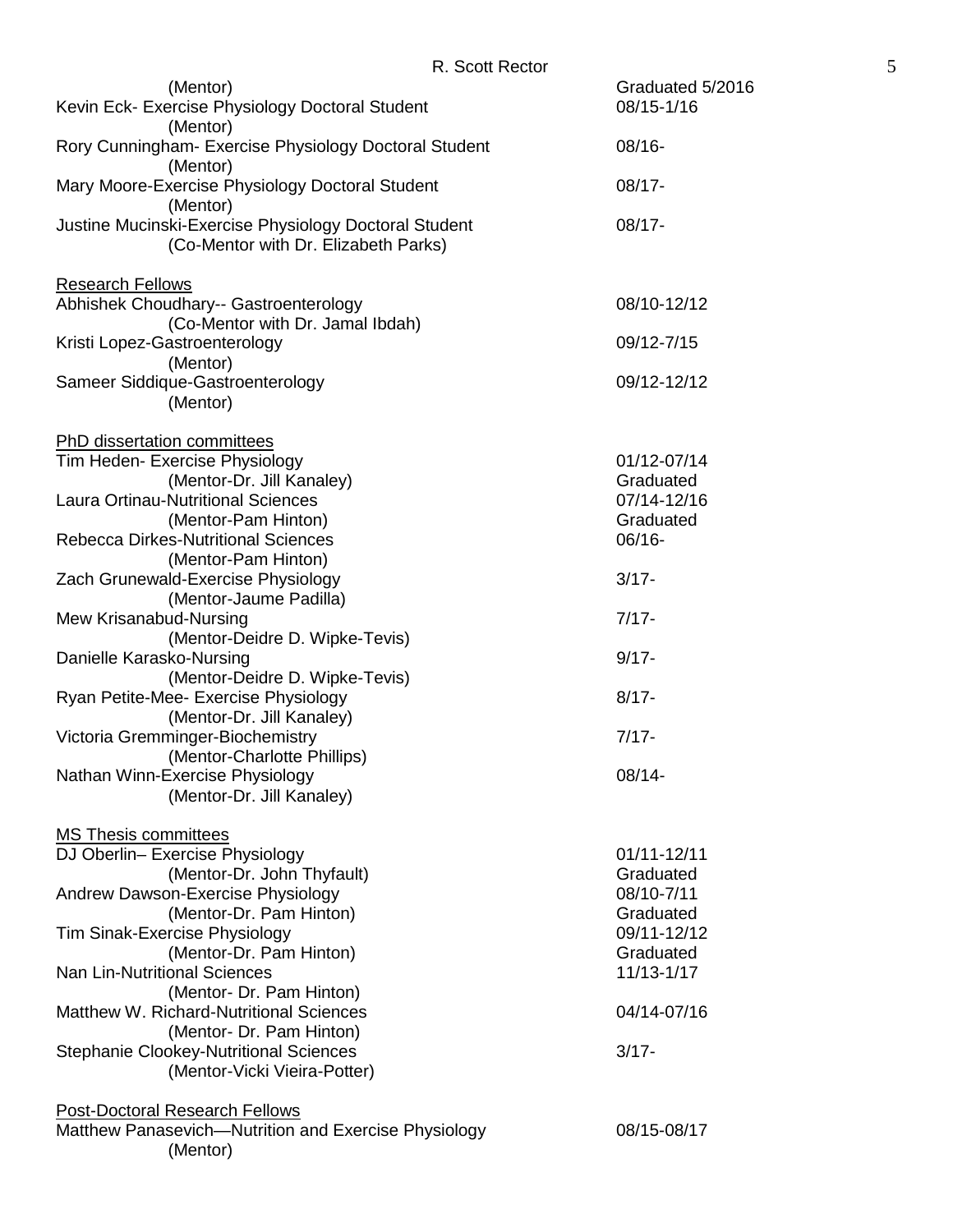| <b>Summer Research Interns</b>                                 |             |
|----------------------------------------------------------------|-------------|
| Nicholas Shea-Truman State University                          | Summer 2013 |
| (Mentor)                                                       |             |
| Colin Schuster-MU-SOM Medical Student - First year<br>(Mentor) | Summer 2015 |
| Undergraduate Mentees (since 2010)                             |             |

Craig Meers Mahir Khan Timothy Tan Kelly Stromsdorfer Raisa Buenaventura Laura Taylor Ryan Toedebusch Radheya Naik Tasnim Haq Katie Phillips Austin Morrison Luigi Boccardi Vivien Jepkemoi

#### **University of Guelph**

Member: Special Graduate Faculty; and the control of the Coronal Coronal Coronal Coronal Coronal Coronal Coronal Coronal Coronal Coronal Coronal Coronal Coronal Coronal Coronal Coronal Coronal Coronal Coronal Coronal Coron Will Peppler, PhD Candidate Department of Human Health and Nutritional Sciences

#### **SERVICE**

| <b>University of Missouri Committees</b>                                                  |                               |
|-------------------------------------------------------------------------------------------|-------------------------------|
| Judge-Life Sciences Week-Organismal Biology Section                                       | 04/2015; 04/2016              |
| Judge- MU SOM-Health Sciences Research Day                                                | 2011; 2012; 2013; 2014; 2015; |
|                                                                                           | 2016; 2017                    |
| Co-Organizer for Nutrition and Exercise Research Week, NEP                                | Spring 2011                   |
| Faculty search committee member-GI                                                        | 2010, 2011, 2012, 2014        |
| Dept of Medicine Research Council-Committee member                                        | 07/11-7/2017                  |
|                                                                                           |                               |
| Organizer for Nutrition and Exercise Physiology Seminar Series                            | Fall 2011, Spring 2012        |
| Exercise Physiology Graduate Curriculum Committee                                         | Fall 2012- Present            |
| MU CTSA Stakeholder Council-Junior Faculty Representative                                 | Fall 2012- Present            |
| MU-School of Medicine Faculty Research Council Committee Member                           | July 2013- June 2016          |
|                                                                                           | Chair, 7/2015-6/2016          |
| MU-Division of GI, Hepatology Fellow Selection Committee                                  | 2013, 2014, 2015, 2016, 2017  |
| MU- GI, Gastroenterology Fellowship Program Selection Committee                           | 2013, 2014, 2015, 2016, 2017  |
| Nutrition & Exercise Physiology, Faculty Search Committee-Teaching Track Fall 2013        |                               |
| Nutrition & Exercise Physiology, Faculty Search Committee-Tenure Track                    | <b>Fall 2013</b>              |
| Nutrition & Exercise Physiology, Faculty Search Committee-Tenure Track Spring 2016, Chair |                               |
| <b>MU Scientific Peer Review Committee Member</b>                                         | Feb 2014-                     |
|                                                                                           |                               |
| MU Institutional Animal Care and Use Committee (IACUC)-Voting Member 07/2015-Present      |                               |
|                                                                                           | Chair: 7/2017-                |
| Nutrition & Exercise Physiology, Promotion and Tenure Committee                           | 01/2017-Present               |
| Mission Based Management Education Committee-MU SOM                                       | 9/2017-Present                |
|                                                                                           |                               |
| <b>Harry S Truman Memorial VA Hospital</b>                                                |                               |
| Voting Member of the Subcommittee for Animal Safety (VA-IACUC)                            | 07/10-Present                 |

Vice Chairperson: 07/12-07/14 Chairperson: 07/14-Present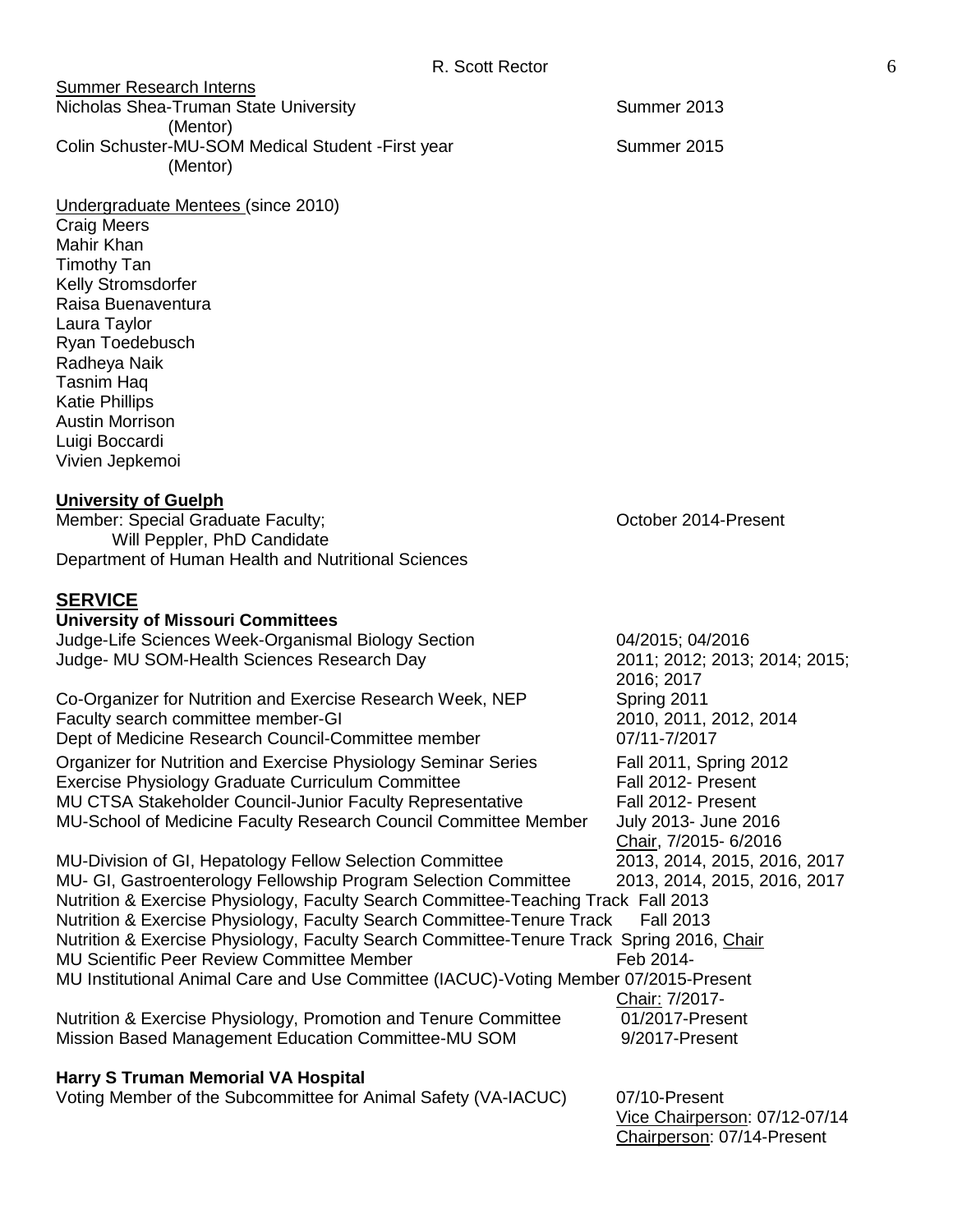### **AD HOC REVIEWER**

Diabetes; Hepatology; PLoS Genetics; American Journal of Physiology-Endocrinology and Metabolism; American Journal of Physiology-Gastrointestinal and Liver Physiology; American Journal of Physiology-Renal Physiology; American Journal of Physiology-Regulatory, Integrative and Comparative Physiology; Journal of Physiology; Journal of Applied Physiology; Journal of the Cardiometabolic Syndrome, Antioxidants and Redox Signaling; Advances in Physiology Education; Metabolism; Liver International; Journal of Hepatology; Journal of Nutrition and Metabolism; Preventing Chronic Disease; European Journal of Applied Physiology; PLoS ONE; Medicine Science in Sports and Exercise; Obesity; Nutrients; FEBS Journal

#### **EDITORIAL BOARDS**

Journal of CardioRenal Medicine **August 2011-present** Frontiers in Physiology May 2012-present Physiological Genomics July 2015-present Experimental Physiology **Contact Experimental Physiology Jan 2017-present** 

#### **ASSOCIATE EDITOR**

Applied Physiology Nutrition and Metabolism August 2015-

#### **GRANT REVIEWER**

Longer Life Foundation—Washington University, July 2012 University of Missouri Research Board, Nov 2012 NIH-National Institute of Diabetes and Digestive and Kidney Diseases (NIDDK) –Subcommittee C Study Section, June 2013 French National Research Agency, June 2014 NIH-Integrative Nutrition and Metabolic Processes (INMP)-Study Section, October 2014 Swiss National Science Foundation, October 2016 AHA Strategic Focus Obesity Research Network, January 2017 Michigan Nutrition Obesity Research Center (MNORC), June 2017 NIH-ZRG1-DKUS-H (54) Study Section, Special Emphasis Panel, Nov 2017 NIH-ZRG1-DKUS-H (54) Study Section, Special Emphasis Panel, March 2018 **THE OBESITY SOCIETY** Annual Program Committee Member-Co-Chair Physiology Track 1 2017-2020

# **GRANTS/SUPPORT**

**Current Research Support** VA Merit Grant 1 I01 BX003271-01 **RS Rector, PI** 4/1/2017-3/31/2021 "Hepatic eNOS and Mitochondrial Function in NASH" Role: Principle Investigator The goal of this project is to examine the role of hepatocellular endothelial nitric oxide synthase in the regulation of NRF2 and BNIP2 in the progression of NASH. \$965K Direct Costs

NIH R01 DK113701-01 **RS Rector**, EJ Parks, JA Ibdah (**MPI**) 7/1/2017-6/30/2022 "Nutrient overload, insulin resistance, and hepatic mitochondrial dysfunction"

Role: Principle Investigator in MPI

The goal of this project is to examine the role of hepatic mitochondrial dysfunction in the development and progression of NASH and to determine whether hepatic mitochondria function is modifiable with lifestyle intervention therapies.

\$2.25M Direct Costs

Missouri Foundation for Medical Research **RS Rector, PI** 6/1/2016-4/1/2018 "Hepatocellular eNOS and Fatty Liver Disease" The goal of this project is to examine the role of hepatic endothelial nitric oxide synthase in the progression of NASH.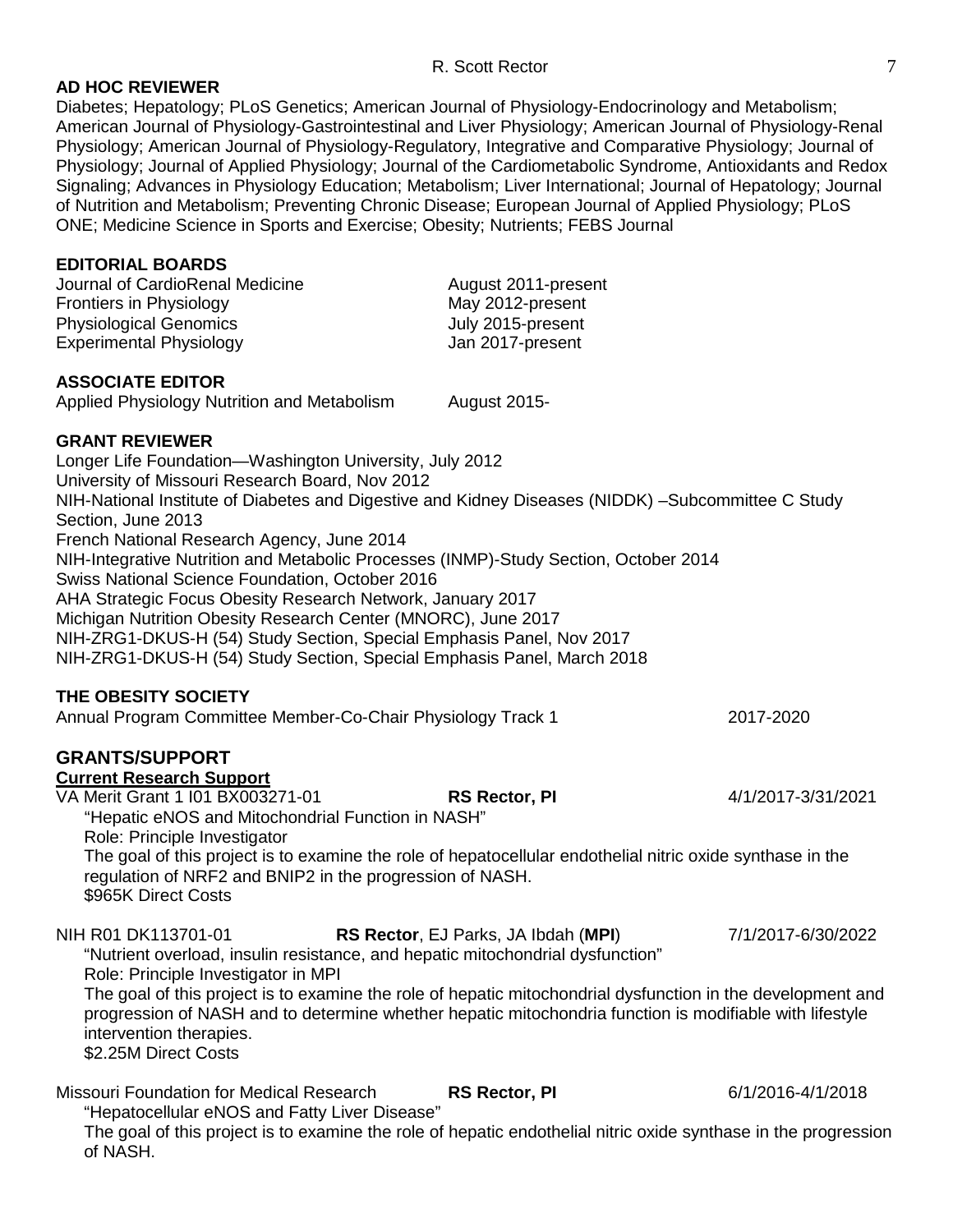# **Completed Research Support (Funded)** 1 IK2 BX001299-01 Career Development Award-2 (**RS Rector, PI, 75%**) 7/1/2011-6/30/2016 Veterans Health Administration *Hepatic mitochondria and insulin resistance in fatty liver and type 2 diabetes* The goal of this project is to test the hypothesis that hepatic insulin resistance associated with NAFLD develops secondary to mitochondrial dysfunction and is a significant contributing factor in the development of type 2 diabetes, and to determine the effectiveness of daily exercise vs. caloric restriction (with and without metformin) in the treatment of NAFLD and type 2 diabetes. \$865K Missouri Foundation for Medical Research (**RS Rector, PI)** 6/1/2016-5/31/2017 *Hepatocellular eNOS and Fatty Liver Disease* The goal of this project is to examine the role of hepatic endothelial nitric oxide synthase in the progression of NASH. \$10K Solae/DuPont (**RS Rector, Co-PI, 5%;** JP Thyfault, Co-PI) 1/01/15-4/01/2016 *Soy protein in the prevention of hepatic steatosis and skeletal muscle lipid peroxidation*  The goal of this project is to test the hypothesis that soy protein isolate can be used in the prevention of hepatic and skeletal muscle lipid accumulation through enhancement in mitochondrial metabolism. \$113K Mizzou Alumni Association-RWF Incentive Grant (**RS Rector**, PI) 1/1/2015-12/31/2015 *Role of hepatic endothelial nitric oxide synthase in nonalcoholic fatty liver disease progression* The goal of this project is to examine the role of hepatic endothelial nitric oxide synthase in normal hepatocyte mitochondrial function and prevention of hepatocellular inflammation. \$3K University of Missouri-Research Board Grant (**RS Rector**, Co-PI: CA Emter, Co-PI) 4/1/2015-3/31/2016 *Translational swine model for the study of HFpEF* The goal of this project is to develop, characterize, and examine mechanisms impacting the progression of heart failure with preserved ejection fraction (HFpEF) in a female Ossabaw swine model of obesity and the metabolic syndrome. \$45K University of Missouri-Research Council (**RS Rector**, PI) 4/1/2015-3/31/2016 *Aerobic exercise training as a mitigator of nonalcoholic fatty liver disease related fibrosis* The goal of this project is to determine whether exercise can effectively treat more advanced stages of liver disease, particularly hepatic fibrosis though the upregulation in fibrosis resolution pathways. \$10K University of Missouri School of Medicine-Department of Medicine (**RS Rector**, PI) 4/1/2015-3/31/2016 *Hepatocellular eNOS and Mitochondrial Quality Control* The goal of this project is to determine the role of hepatocellular eNOS in the regulation of hepatic mitochondrial function. \$25K VA-Shared Equipment Evaluation Program (ShEEP Project) (**RS Rector**, PI) Awarded June 2014 Grant awarded for the purchase of Core Research Equipment. Oroboros Respiratory System \$55K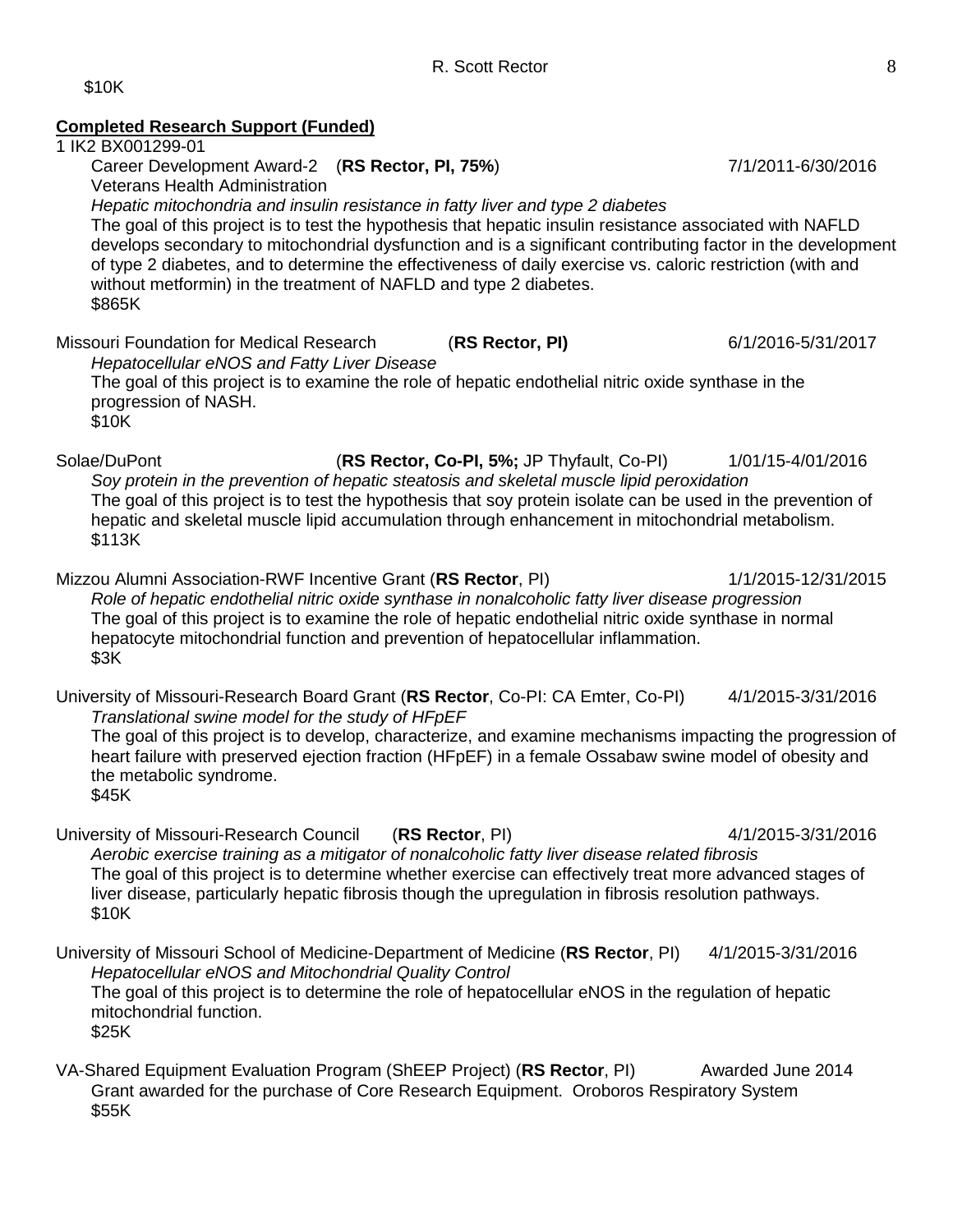VA-Shared Equipment Evaluation Program (ShEEP Project) (**RS Rector,** PI) Awarded June 2013 Grant awarded for the purchase of Core Research Equipment. Echo MRI System, (4-in-1/1100 magnetic resonance analyzer). \$154K

JR Albert Foundation (**RS Rector**, PI) 4/1/2012-8/30/2013 The goal of this project is to characterize the inflammatory phenotype of regionally distinct adipose tissue depots (subcutaneous and intra-abdominal) in obese children and correlate these findings based on the presence and severity of nonalcoholic fatty liver from liver biopsies. \$110K

Allen Foundation, Inc (**RS Rector**, PI; 10%) 7/1/2011-12/30/2012 *Characterization of a Biomedical Model for Childhood Obesity* The goal of this project is to development an appropriate animal model of childhood obesity. \$82K

1F32 DK083182-01 (**RS Rector**, PI; 100%) 9/01/2008 - 6/30/2010 NIH:NIDDK

Ruth L. Kirschstein National Research Service Award (NRSA)- Post-Doctoral Training Grant Exercise, mitochondrial function, and fatty acid oxidation in fatty liver disease

The goal of this project is to examine the impact of exercise on mitochondrial function, insulin resistance, and non-alcoholic fatty liver disease in knockout mice heterozygous for mitochondrial trifunctional protein. \$90K

NIH T32 AR48523 (R. Terjung, PI; **RS Rector**, Trainee; 100%) 8/1/2003 – 1/31/2007 NIH-Institutional Training Grant; Pre-Doctoral Training Grant Exercise and Health: Integration from Molecule to Patient. \$85K

# **PEER REVIEWED PUBLICATIONS (MOST RECENT LISTED FIRST)**

- 1. RK Dirkes, MW Richard, GM Meers, DN Butteiger, ES Krul, JP Thyfault, **RS Rector**, PS Hinton. Soy Protein Isolate Suppresses Bone Resorption and Improves Trabecular Microarchitecture in Spontaneously Hyperphagic, Rapidly Growing Male OLETF Rats. *Cur Develop in Nutr. January 17 2018 In Press*
- 2. JA Fletcher, MA Linden, RD Sheldon, GM Meers, EM Morris, A Butterfield, JW Perfield II, **RS Rector**, and JP Thyfault. Fibroblast Growth Factor 21 increases hepatic oxidative capacity but not physical activity or energy expenditure in hepatic PGC-1α deficient mice. *Exp Physiol In Press* 2017. PMID: 29215172
- 3. TD Olver, ZI Grunewald, TJ Jurrissen, RE MacPherson, PJ LeBlanc, TR Schnurbusch, AM Czajkowski, MH Laughlin, **RS Rector**, SB Bender, EM Walters, CA Emter, J Padilla. Microvascular insulin resistance in skeletal muscle and brain occurs early in the development of juvenile obesity in pigs. *Am J Physiol Regul Integr Comp Physiol Nov 15 2017 In Press.* PMID 29141919.
- 4. LC Ortinau, MA Linden, R Dirkes, **RS Rector**, PS Hinton. Obesity and type 2 diabetes, not a diet high in fat, sucrose, and cholesterol, negatively impacts bone outcomes in the hyperphagic Otsuka Long Evans Tokushima Fatty rat. *Bone 105:200-211, 2017*. PMID 28893629
- 5. MR Panasevich, GM Meers, MA Linden, FW Booth, JW Perfield II, KL Fritsche, UD Wankhade, SV Chintapalli, K Shankar, JA Ibdah, **RS Rector**. High Fat, High Fructose, High Cholesterol Feeding Causes Severe NASH and Cecal Microbiota Dysbiosis in Juvenile Ossabaw Swine.*Am J Physiol Endo and Metab.* 314(1):E78-E92, *2017.* PMID: 28899857
- 6. NC Winn, Y Liu, **RS Rector**, EJ Parks, JA Ibdah, JA Kanaley. Energy-matched moderate and high intensity exercise training improves nonalcoholic fatty liver disease risk independent of changes in body mass or abdominal adiposity - a randomized trial. *Metabolism 8:128-140, 2018*. PMID: 28941598
- 7. MA Romero, CB Mobley, MA Linden, GM Meers, JS Martin, KC Young, **RS Rector**, MD Roberts. Endurance training lowers ribosome density despite increasing ribosome biogenesis markers in rodent skeletal muscle. *BMC Res Notes 10(1):399, 2017. PMID 28800772*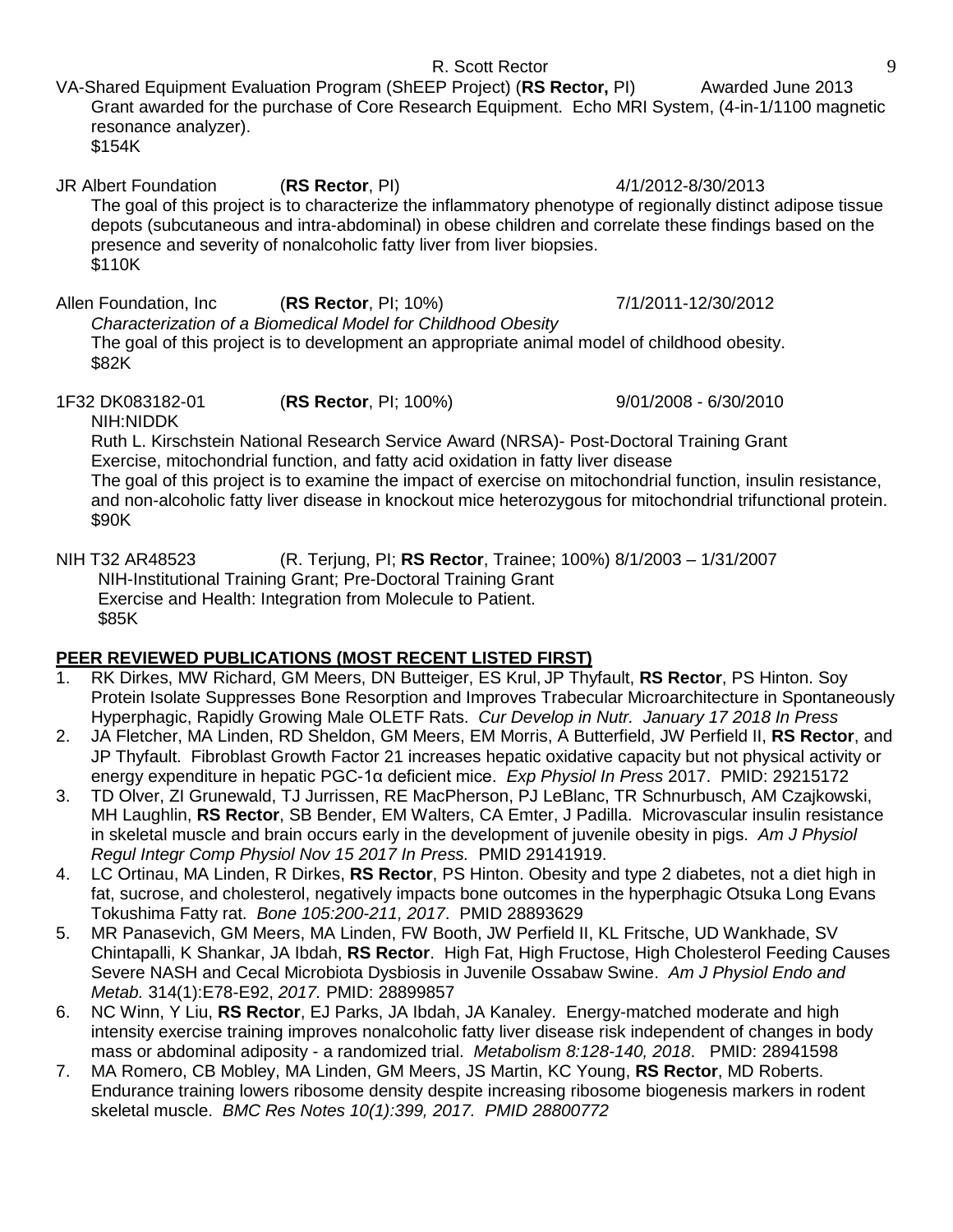- 8. JW Porter, JL Rowles, JA Fletcher, TM Zidon, NW Winn, LT McCabe, YM Park, JW Perfield, JP Thyfault, **RS Rector**, J Padilla, V Vieira-Potter. Anti-inflammatory effects of exercise training in adipose tissue do not require FGF-21. *J Endocrinol* 235(2):97-109, 2017 *PMID: 28765264*
- 9. LC Ortinau, MA Linden, RK Dirkes, **RS Rector**, PS Hinton. Exercise initiated after the onset of insulin resistance improves trabecular microarchitecture and corticol bone biomechanics of the tibia in hyperphagic Otsuka Long Evans Tokushima Fatty rats. *Bone* 103:188-199, 2017. PMID: 28711659
- 10. MR Panasevich, WT Peppler, DB Oerther, DC Wright, **RS Recto**r. Microbiome and NAFLD: Potential Influence of Aerobic Fitness and Lifestyle Modification. *Physiol Genomics 49(8):385-399, 2017 PMID: 28600319*
- 11. MR Panasevich, CM Schuster, KE Phillips, GM Meers, SV Chintapalli, UD Wankhade, K Shankar, DN Butteiger, ES Krul, JP Thyfault, RS Rector. Soy compared with milk protein in a Western diet changes fecal microbiota and decreases hepatic steatosis in obese OLETF rats. *J Nutr Biochem 46:125-136, 2017. PMID: 28605664.*
- 12. Y Jeong, SA Daghlas, AS Kahveci, D Salamango, BA Gentry, M Brown, **RS Rector**, RS Pearsall, CL Phillips. Soluble activin receptor type IIB decoy receptor differentially impacts murine osteogenesis imperfecta muscle function. *Muscle Nerve May 26 2017 In Press PMID: 28555931*
- 13. EM Morris, CS McCoin, JA Allen, ML Gastecki, LG Koch, SL Britton, JA Fletcher, X Fu, WX Ding, SC Burgess, RS Rector, JP Thyfault. Aerobic capacity mediates susceptibility for the transition from steatosis to steatohepatitis. *J Physiol 595(14):4909-4926, 2017. PMID: 28504310*
- 14. LC Ortinau, MA Linden, **RS Rector**, PS Hinton. Exercise improves femoral whole-bone and tissue-level biomechanical properties in hyperphagic OLETF rats. *Appl Physiol Nutr Metab. 42(8):884-892, 2017. PMID: 28460190*
- 15. J Habibi, A Aroor, JR Sowers, G Jia, MR Hayden, M Garro, B Barron, E Mayoux, **RS Rector**, A Whaley-Connell V Demarco. Sodium Glucose Transporter 2 (SGLT2) Inhibition with Empagliflozin improves Cardiac Diastolic Function in a Female Rodent Model of Diabetes. *Cardiovasc Diabetol 16(1):9, 2017. PMID: 28086951*
- 16. J Padilla, PK Thorne, JS Martin, **RS Rector**, S Akter, JW Davis, MH Laughlin, NT Jenkins, Transcriptomic effects of metformin in skeletal muscle arteries of obese insulin-resistant rats. *Exp Bio Med 242(6): 617- 624, 2017 PMID:28114814*
- 17. Laughlin MH, Yang HT, Tharp DL, **Rector RS**, Padilla J, Bowles DK. Vascular cell transcriptomic changes to exercise training differ directionally along and between skeletal muscle arteriolar trees. *Microcirculation* 24(2), 2017 *PMID:27889934*
- 18. RD Sheldon, KM Kanosky, KD Wells, L Miles, JW Perfield II, S Xanthakos, TH Inge, and **RS Rector**. Transcriptomic differences in intra-abdominal adipose tissue in extremely obese adolescents with different stages of NAFLD. *Phys Genomics 48(12):897-911, 2016.* PMID: 27764764
- 19. EM Morris, GME Meers, LG Koch, SL Britton, JA Fletcher, K Shankar, X Fu, SC Burgess, JA Ibdah, **RS Rector**, and JP Thyfault. Aerobic capacity and hepatic mitochondrial lipid oxidation alters susceptibility for chronic high fat diet induced hepatic steatosis. *Am J Physiol Endo and Metab, 311(4):E749-760, 2016. PMID: 27288420*
- 20. MA Linden, JA Fletcher, GM Meers, JP Thyfault, MH Laughlin, **RS Rector**. A return to ad libitum feeding following caloric restriction promotes hepatic steatosis in hyperphagic OLETF rats. *Am J Physiol Gastro*  311(3):G387-95, 2016. *PMID:27445343*
- 21. MR Panasevich, EM Morris, SV Chintapalli, UD Wankhade, K Shankar, SL Britton, LG Koch, JP Thyfault, **RS Rector**. Gut Microbiota are Linked to Increased Susceptibility to Hepatic Steatosis in Low Aerobic Capacity Rats Fed an Acute High Fat Diet. *Am J Physiol Gastro* 311(1):G166-79, *2016. PMID:27288420*
- 22. MA Linden, RD Sheldon, GM Meers, LC Ortinau, EM Morris, FW Booth, JA Kanaley, VJ Vieira-Potter, JR Sowers, JA Ibdah, JP Thyfault, MH Laughlin, **RS Rector**. Aerobic Exercise Training in the Treatment of NAFLD Related Fibrosis*. J Phys* 594(18):5271-84, *2016.* PMID: 27104887
- 23. JA Fletcher, MA Linden, RD Sheldon, GM Meers, EM Morris, A Butterfield, JW Perfield II, JP Thyfault, and **RS Rector**. Fibroblast Growth Factor 21 and Exercise-Induced Hepatic Mitochondrial Adaptations. *Am J Physiol Gastro* 310(10):G832-43, *2016. PMID:27012275*
- 24. T Jurrissen, RD Sheldon, M Gastecki, M Woodford, T Zidon, **RS Rector**, VJ Vieira-Potter, and J Padilla. Ablation of eNOS Does Not Promote Adipose Tissue Inflammation *Am J Physiol Reg* 310(8):R744-51, *2016. PMID: 268648812*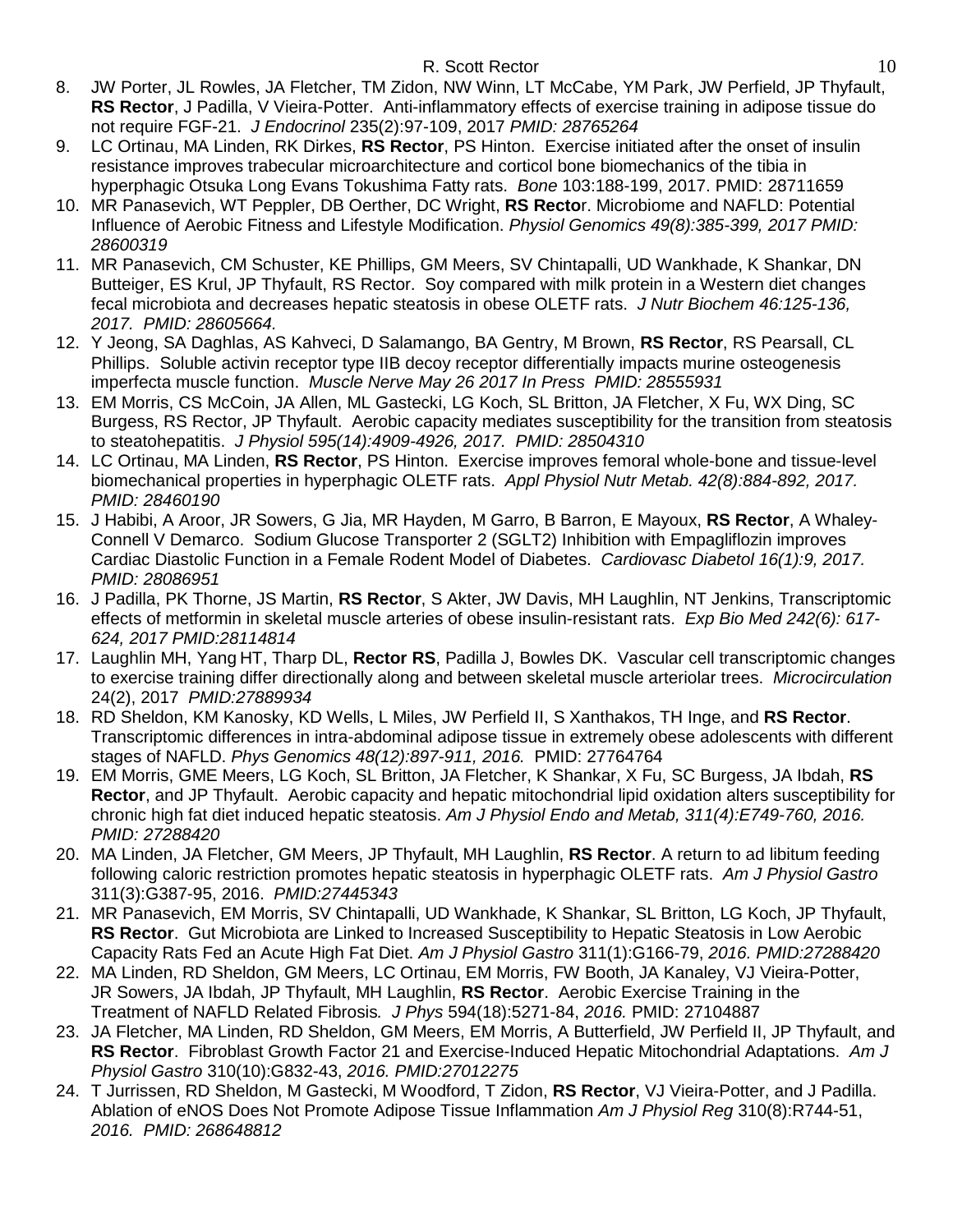- 25. W Peppler, Z Anderson, C Sutton, **RS Rector**, D Wright. Voluntary wheel running attenuates lipopolysaccharide induced liver inflammation in mice. *Am J Physiol Reg* 310(10):R934-42, *2016. PMID: 26887432*
- 26. Park YM, **Rector RS**, Thyfault JP, Zidon TM, Padilla J, Welly RJ, Meers GM, Morris ME, Britton SL, Koch LG, Booth FW, Kanaley JA, Vieira-Potter VJ. Effects of ovariectomy and intrinsic aerobic capacity on tissue-specific insulin sensitivity. *Am J Physiol Endocrinol Metab* 310(3):E190-9, 2016, PMID: 26646101.
- 27. N Szary, **RS Rector**, G Uptergrove, S Ridenhour, S Shukla, J Thyfault, L Koch, S Britton, J Ibdah. High Intrinsic Aerobic Capacity Protects Against Ethanol-Induced Hepatic Injury and Metabolic Dysfunction: Study Using High Capacity Runner Rat Model. *Biomolecules 5(4):3295-308, 2015.* PMID: 26610588
- 28. MD Roberts, CB Mobley, RG Toedebusch, AJ Heese, C Zhu, AE Krieger, CL Cruthirds, CM Lockwood, JC Hofheins, CE Wiedmeyer, HJ Leidy, FW Booth, **RS Rector**. Western diet-induced hepatic steatosis and alterations in the liver transcriptome in adult Brown-Norway rats. *BMC Gastroenterol* 30;15(1):151, 2015. PMID:26519296
- 29. RD Sheldon, AN Blaize, JA Fletcher, KJ Pearson, S Donkin, SC Newcomer, **RS Rector**. Gestational exercise protects adult male offspring from high-fat diet induced hepatic steatosis. *J of Hepatol 64(1):171-8, 2016.* PMID:26325536
- 30. VJ Vieira-Potter, S Lee, DS Bayless, RJ Scroggins, RJ Welly, NJ Fleming, TN Smith, GM Meers, MA Hill, **RS Rector**, J Padilla. Disconnect Between Adipose Tissue Inflammation and Cardiometabolic Dysfunction in Ossabaw Pigs. *Obesity 23(12):2421-9, 2015.* PMID: 26524201
- 31. MH Laughlin, J Padilla, NT Jenkins, PK Thorne, JS Martin, **RS Rector**, S Akter, JW Davis. Exercise training causes differential changes in gene expression in diaphragm arteries and 2A arterioles of obese rats. *J Appl Physiol, 119(6):604-16, 2015.* PMID: 26183478
- 32. MH Laughlin, J Padilla, NT Jenkins, PK Thorne, JS Martin, **RS Rector**, S Akter, JW Davis. Exerciseinduced differential changes in gene expression among arterioles of skeletal muscles of obese rats. *J Appl Physiol, 119(6):583-603, 2015.* PMID:26183477.
- 33. MA Linden, KT Lopez, JA Fletcher, EM Morris, GM Meers, S Siddique, MH Laughlin, JR Sowers, JP Thyfault, JA Ibdah, and **RS Rector**. Combining metformin therapy with caloric restriction in the management of type 2 diabetes and NAFLD in OLETF rats. *Appl Physiol Nutr Metab 40(10):1038-47, 2015.* PMID: 26394261
- 34. F Nassir, **RS Rector**, GM Hammoud, JA Ibdah. Pathogenesis and Prevention of Hepatic Steatosis. *Gastroenterology & Hepatology* 11(3): 167-75, 2015. PMID:27099587
- 35. Hinton, PS, K Shankar, LS Eaton, **RS Rector**. Obesity-related changes in bone structural and material properties in hyperphagic OLETF rats and protection by voluntary wheel running. *Metabolism 64(8):905- 16, 2015.* PMID: 25963848
- 36. AR Aroor, J Habibi, DA Ford, R Nistala, G Lastra, C Manrique, MM Dunham, KD Ford, JP Thyfault, EJ Parks, JR Sowers, **RS Rector**. Dipeptidyl peptidase-4 inhibition ameliorates western diet-induced hepatic steatosis and insulin resistance through hepatic lipid remodeling and modulation of hepatic mitochondrial function. Diabetes 64(6): 1988-2001, 2015. PMID: 25605806
- 37. RD Sheldon, J Padilla, NT Jenkins, MH Laughlin, **RS Rector**. Chronic NOS inhibition accelerates NAFLD progression in an obese rat model. *Am J Physiol Gastrointest Liver Physiol 308(6):G540-549, 2015.*  PMID: 25573175
- 38. Heden TD, Winn NC, Mari A, Booth FW, **Rector RS**, Thyfault JP, Kanaley JA. Post-dinner resistance exercise improves postprandial risk factors more effectively than pre-dinner resistance exercise in patients with type 2 diabetes. *J Appl Physiol* 118(5):624-34, 2015. PMID:25539939
- 39. Y-H Hung, MA Linden, A Gordon, **RS Rector**, KK Buhman. Endurance Exercise Training Programs Intestinal Lipid Metabolism in a Rat Model of Obesity and Type 2 Diabetes. *Physiol Rep Jan 19;3(1), 2015.* PMID: 25602012
- 40. J Padilla, N Jenkins, P Thorne, J Martin, **RS Rector**, JW Davis, and MH Laughlin. Identification of genes whose expression is altered by obesity throughout the arterial tree. *Physiol Genomics.* 15;46(22):821-32, 2014. PMID: 25271210
- 41. EM Morris, M Jackman, G Johnson, TW Liu, J Lopez, M Kearney, JA Fletcher, GM Meers, L Koch, S Britton, **RS Rector**, JA Ibdah, PS MacLean, and John P. Thyfault. Intrinsic Aerobic Capacity Impacts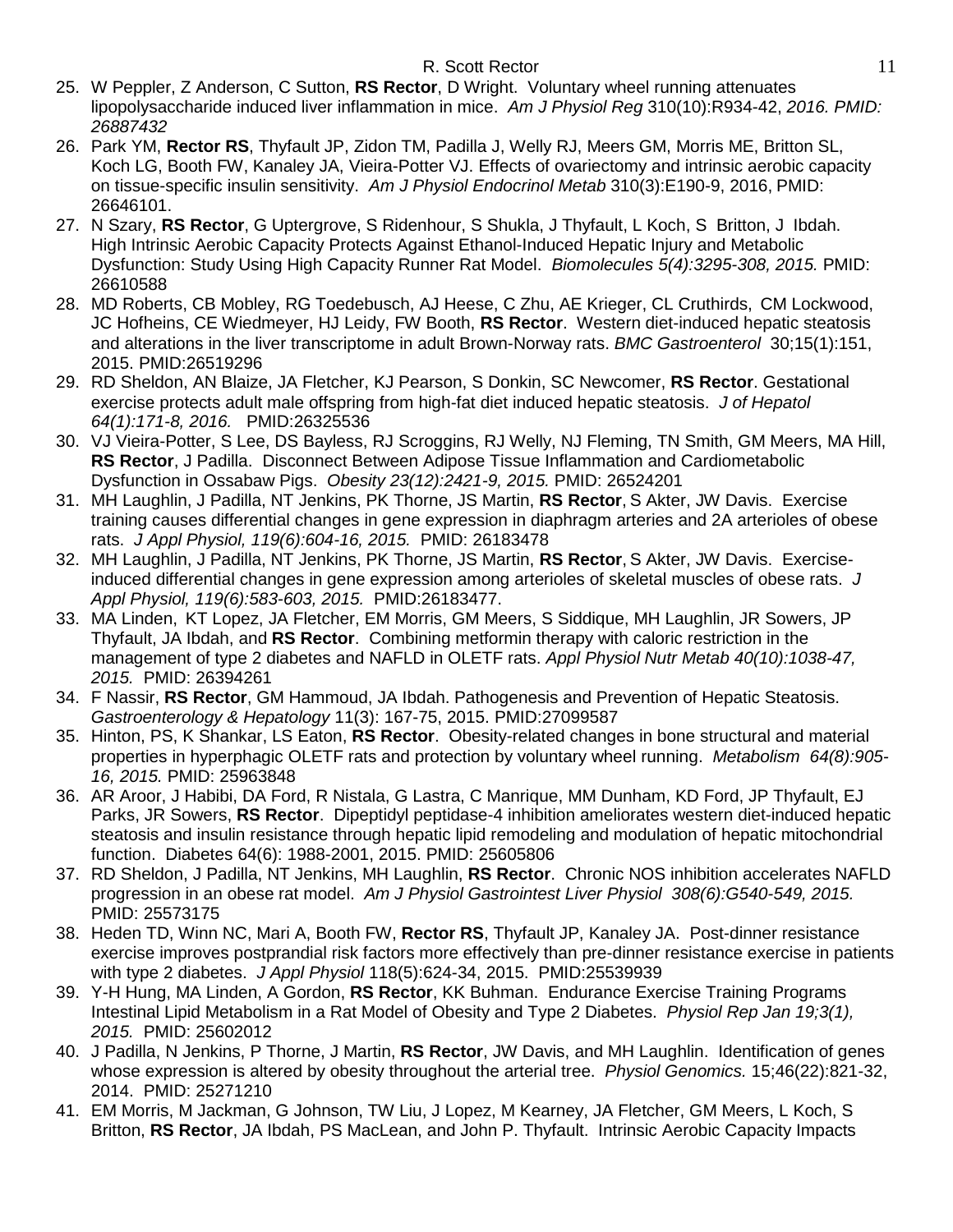Susceptibility to Acute High-fat Diet-induced Hepatic Steatosis. *Am J Physiol Endocrinol Metab.*  307(4):E355-64, 2014.PMID: 24961240

- 42. MA Linden, JA Fletcher, EM Morris, GM Meers, MH Laughlin, FW Booth, JR Sowers, JA Ibdah, JP Thyfault, **RS Rector**. Treating NAFLD in OLETF rats with vigorous-intensity interval exercise training. *Med Sci Sports Exerc. 47(3):556-67, 2015.* PMID: 24983336
- 43. Toedebusch RG, MD Roberts, KD Wells, JM Company, KM Kanosky, J Padilla, NT Jenkins, JW Perfield II, JA Ibdah, FW Booth, **RS Rector**. Unique transcriptomic signature of omental adipose tissue in Ossabaw swine: A model of childhood obesity. *Physiol Genomics*. 46(10):362-75, 2014 *PMID: 24642759*
- 44. RD Sheldon, MH Laughlin, and **RS Rector**. Reduced hepatic eNOS phosphorylation is associated with NAFLD and type 2 diabetes progression and is prevented by daily exercise in hyperphagic OLETF rats. *J Appl Physiol 1;116(9):1156-64, 2014.* PMID 24577062
- 45. Crissey JM, Jenkins NT, Duncan KA, Thorne PK, Bayless DS, Vieira-Potter VJ, **Rector RS**, Thyfault JP, Laughlin MH, Padilla J. Adipose tissue and vascular phenotypic modulation by voluntary physical activity and dietary restriction in obese insulin resistant OLETF rats. *Am J Physiol Integr Comp Physiol*. 306(8):R596-606, 2014. PMID: 24523340
- 46. Jenkins NT, Padilla J, Thorne PK, Martin JS, **Rector RS**, Davis JW, Laughlin MH. Transcriptome-Wide RNA Sequencing Analysis of Rat Skeletal Muscle Feed Arteries. Part I: Impact of Obesity. *J Appl Physiol*. 116(8):1017-32, 2014. PMID: 24436298
- 47. J Padilla, NT Jenkins, PK Thorne, J Martin, **RS Rector**, J Davis, and MH Laughlin. Transcriptome-Wide RNA Sequencing Analysis of Rat Skeletal Muscle Feed Arteries. Part II: Impact of Exercise Training in Obesity. *J Appl Physiol*. 116(8):1033-47, 2014. PMID: 24408995
- 48. J Padilla, NT Jenkins, PK Thorne, K Duncan, NJ Fleming, NJ Harrison, DS Bayless, RD Sheldon, **RS Rector**, and MH Laughlin. Differential regulation of adipose tissue and vascular inflammatory gene expression by chronic systemic inhibition of NOS in lean and obese rats. *Physiol Reports*. 2(2):e00225, 2014.
- 49. MA Linden, JA Fletcher, EM Morris, GM Meers, ML Kearney, JM Crissey, MH Laughlin, FW Booth, JR Sowers, JA Ibdah, JP Thyfault, and **RS Rector**. Combining Metformin and Aerobic Exercise Training in the Treatment of Type 2 Diabetes and NAFLD in OLETF Rats. *Am J Physiol Endocrinol Metab,* 306(3):E300-10, 2014. PMID: 24326426
- 50. Fletcher JA, Meers GM, Linden MA, Kearney ML, Morris EM, Thyfault JP, **Rector RS**. Impact of various exercise modalities on hepatic mitochondrial function. *Med Sci Sports Exerc.* 46(6):1089-97*, 2014 PMID: 24263979*
- 51. NT Jenkins, J Padilla, JS Martin, JM Crissey, JP Thyfault, **RS Rector**, and MH Laughlin. Differential vasomotor effects of insulin on gastrocnemius and soleus feed arteries in the OLETF rat model: Role of endothelin-1. *Experimental Physiology,* 99(1):262-71, 2014. PMID: 23995100
- 52. NT Jenkins, J Padilla, **RS Rector**, and MH Laughlin. Influence of regular physical activity and caloric restriction on β-adrenergic and natriuretic peptide receptor expression in retroperitoneal adipose tissue of OLETF rats. *Experimental Physiology,* 98(11):1576-84, 2013 PMID: 23833052
- 53. JM Crissey, J Padilla, NT Jenkins, JS Martin, **RS Rector**, JP Thyfault, and MH Laughlin. Metformin does not enhance insulin-stimulated vasodilation in the skeletal muscle microvasculature of the insulin resistant, type 2 diabetic OLETF rat. *Microcirculation,* 20(8):764-75, 2013 PMID: 23879830
- 54. DJ Oberlin, CR Mikus, ML Kearney, PS Hinton, C Manrique, HJ Leidy, JA Kanaley, **RS Rector**, JP Thyfault. One Bout of Exercise Alters Free-Living Postprandial Glycemia in Type 2 Diabetes. *Med Sci Sports Exerc* 46(2):232-8, 2014*.* PMID: 23872939
- 55. MA Linden, GM Meers, ML Ruebel, NT Jenkins, FW Booth, ML Laughlin, JA Ibdah, JP Thyfault, and **RS Rector**. Hepatic Steatosis Development with Four Weeks of Physical Inactivity in Previously Active, Hyperphagic OLETF Rats. *Am J Physiol Regul Integr Comp Physiol.* 304(9):R763-71, 2013 PMID: 23467323
- 56. Padilla J, Jenkins NT, Lee S, Zhang H, Cui J, Zuidema MY, Zhang C, Hill MA, Perfield JW 2nd, Ibdah JA, Booth FW, Davis JW, Laughlin MH, **Rector RS**. [Vascular transcriptional alterations produced by juvenile](http://www.ncbi.nlm.nih.gov/pubmed/23592636)  [obesity in Ossabaw swine.](http://www.ncbi.nlm.nih.gov/pubmed/23592636) *Physiol Genomics*. 45(11):434-46, 2013. PMID: 23592636
- 57. MD Roberts, DS Bayless, TE Childs, NT Jenkins, J Padilla, JS Martin, LP Oberle, JM Company, VJ Dalbo, FW Booth, **RS Rector**, MH Laughlin. Elevated skeletal muscle irisin precursor FNDC% mRNA in obese OLETF rats. *Metabolism* 62(8):1052-6, 2013 PMID: 23498898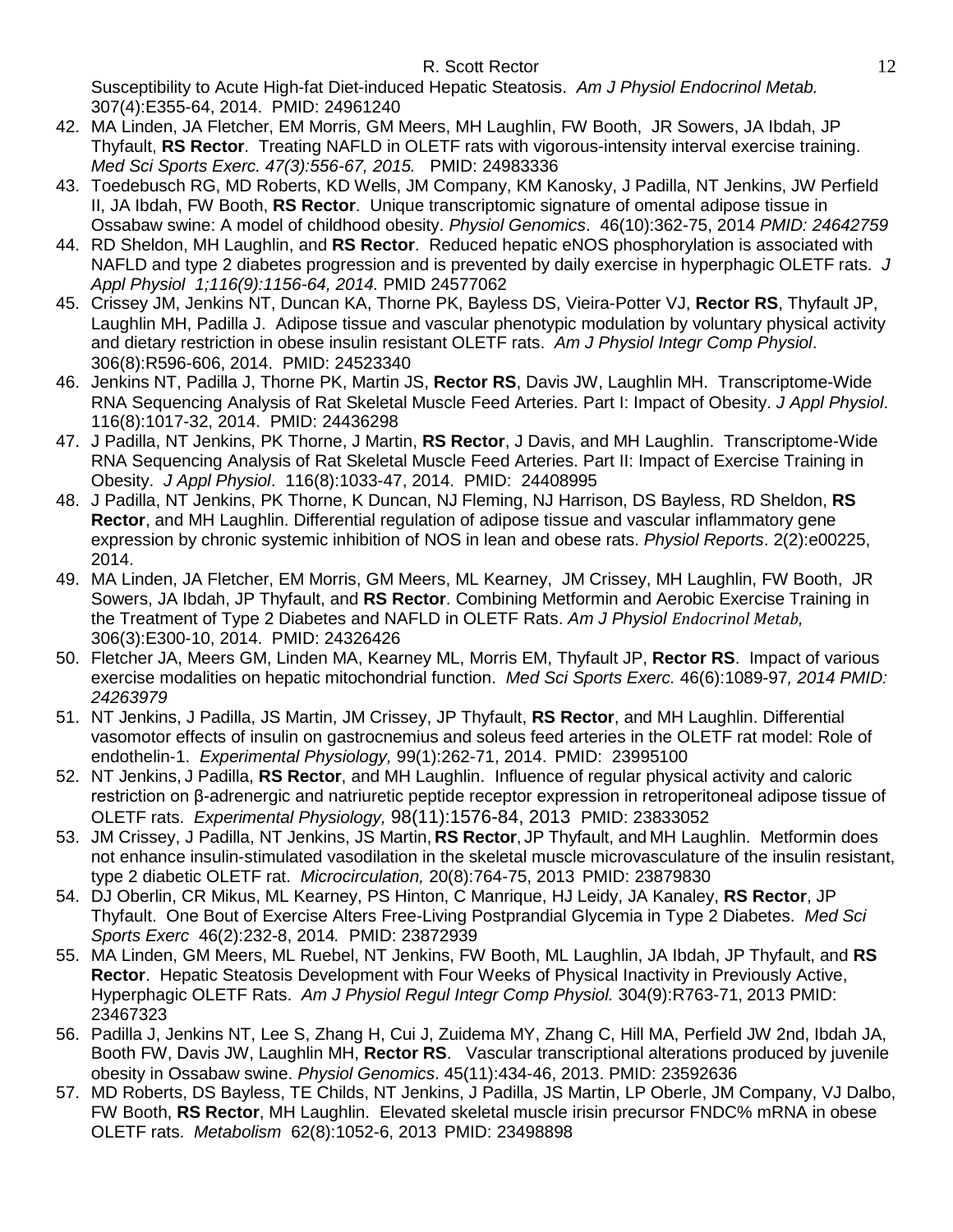- 58. **RS Rector**, EM Morris, S Ridenhour, GM Meers, FF Hsu, J Turk, and JA Ibdah. Selective hepatic insulin resistance in mice heterozygous for a mitochondrial trifunctional protein defect. *Hepatology. 57(6): 2213- 2213, 2013.* PMID: 23359250
- 59. JW Perfield II, LC Ortinau, RT Pickering, ML Ruebel, GM Meers, and **RS Rector**. Altered Hepatic Lipid Metabolism Contributes to Nonalcoholic Fatty Liver Disease in Leptin-Deficient Ob/Ob Mice. *J Obesity, 2013*; 2013:296537. PMID: 23401753
- 60. EA Dannecker, Y Liu, **RS Rector**, TR Thomas, SP Sayers, C Leeuwenburgh, BK Ray. The effects of fasting on indicators of muscle damage. *Experimental Gerontology.* 48(10):1101-6, *2013.* PMID: 23266375
- 61. LC Ortinau, RT Pickering, KJ Nickelson, KL Stromsdorfer, CY Naik, RA Haynes, DE Bauman, **RS Rector**, KL Fritsche, JW Perfield II. Sterculic oil, a natural SCD1 inhibitor, improves glucose homeostasis in obese ob/ob mice. *ISRN Endocrinology. 2012:947323, 2012. PMID: 23209931*
- 62. EA Dannecker, Y Liu, **RS Rector**, TR Thomas, RB Fillingim, and ME Robinson. Sex Differences in Exercise-Induced Pain and Muscle Damage*. J Pain.* 13(12):1242-49, *2012.* PMID: 23182229
- 63. NT Jenkins, J Padilla, AA Arce-Esquivel, DS Bayless, JS Martin, HJ Leidy, FW Booth, **RS Rector**, and MH Laughlin. Effects of Endurance Exercise Training, Metformin, and their Combination on Adipose Tissue Leptin and IL-10 Secretion in OLETF Rats. *J Appl Physiol.113(12):*1873-83, 2012. PMID 23019312
- 64. J Martin, J Padilla, N Jenkins, J Crissey, S Bender, **RS Rector**, JP Thyfault, and MH Laughlin. Functional adaptations in the skeletal muscle microvasculature to endurance and interval sprint training in the type 2 diabetic OLETF rat. *J Appl Physiol* . 113(8): 1223-32, 2012. PMID: 22923508
- 65. CR Mikus, BT Roseguini, GM Meers, EM Morris, **RS Rector**, JL Libla, DJ Oberlin, SJ Borengasser, AM Taylor, JA Ibdah, MH Laughlin, and JP Thyfault. Voluntary wheel running selectively augments insulinstimulated vasodilation in arterioles from white skeletal muscle of insulin resistant rats. *Microcirculation.*  19(8):729-38, 2012. PMID: 22804760
- 66. JA Fletcher, GM Meers, MH Laughlin, JA Ibdah, JP Thyfault, and **RS Rector**. Modulating Fibroblast Growth Factor-21 in Hyperphagic OLETF Rats with Daily Exercise and Caloric Restriction. *Appl Physiol Nutr Metabol. 37(6):1054-62,* 2012. PMID: 22891896
- 67. EM Morris, JA Fletcher, JP Thyfault, **RS Rector**. The Role of Angiotensin II in Nonalcoholic Steatohepatitis. *Molecular and Cellular Endocrinology*. 2012 May 11. PMID: 22579612*.*
- 68. JA Fletcher, JW Perfield II, JP Thyfault, and **RS Rector**. The second meal effect and its influence on glycemia. *J of Nutrition Disorder & Ther. 2012, 2:108. doi:10.4172/jndt.1000108*
- 69. PS Hinton, JP Thyfault, TR Thomas, BK Smith, JE Donnelly, **RS Rector**. Weight loss-induced increases in osteocalcin: bone formation or glucose regulation? Endocrinol Metabol Syndrome 2011, S:1 doi.org/10.4172/2161-1017.S1-002
- 70. PS Hinton, **RS Rector**, MA Linden, SO Warner, KC Dellsperger, A Chockalingam, AT Whaley-Connell, Y Liu, and TR Thomas. Weight-loss-associated changes in bone mineral density and bone turnover persist after partial weight regain with or without aerobic exercise in obese women. *European J Clin Nutr 66(5):6- 606-612, 2012. PMID 22190134*
- 71. SJ Borengasser, **RS Rector**, GM Uptergrove, EM Morris, JW Perfield, FW Booth, KL Fritsche, JA Ibdah and JP Thyfault. Exercise and omega-3 polyunsaturated fatty acid supplementation for the treatment of hepatic steatosis in hyperphagic OLETF rats. *J of Nutr and Metab. 2012;2012:268680 PMID 21918718*
- 72. **RS Rector** and JP Thyfault. Does physical inactivity cause nonalcoholic fatty liver disease? *J Appl Physiol.* 111(6):1828-35, 2011. PMID 21565984
- 73. EM Morris, **RS Rector,** JP Thyfault, and JA Ibdah. Mitochondria and Redox Signaling in Steatohepatitis. *Antioxidant Redox Signaling.* 15(2):485-504, 2011. PMID:21128703
- 74. **RS Rector,** GM Uptergrove, EM Morris, SJ Borengasser, MH Laughlin, FW Booth, JP Thyfault, and JA Ibdah. Daily exercise vs. caloric restriction for prevention of nonalcoholic fatty liver disease in the OLETF rat model. *Am J Physiol Gastrointest Liver Physiol.* 300(5):G874-83, 2011*.* PMID 21350190
- 75. CR Mikus, **RS Rector**, AA Arce, JL Libla, FW Booth, JA Ibdah, MH Laughlin, and JP Thyfault. Daily physical activity enhances reactivity to insulin in skeletal muscle arterioles of hyperphagic Otsuka Long-Evans Tokushima Fatty rats. *J Appl Physiol.* 109(4):1203-10, 2010. PMID 20634354.
- 76. JP Thyfault and **RS Rector**. Exercise: not just a medicine for muscle? *J Physiol. 588(15):2687-8, 2010.*  PMID: 20675815.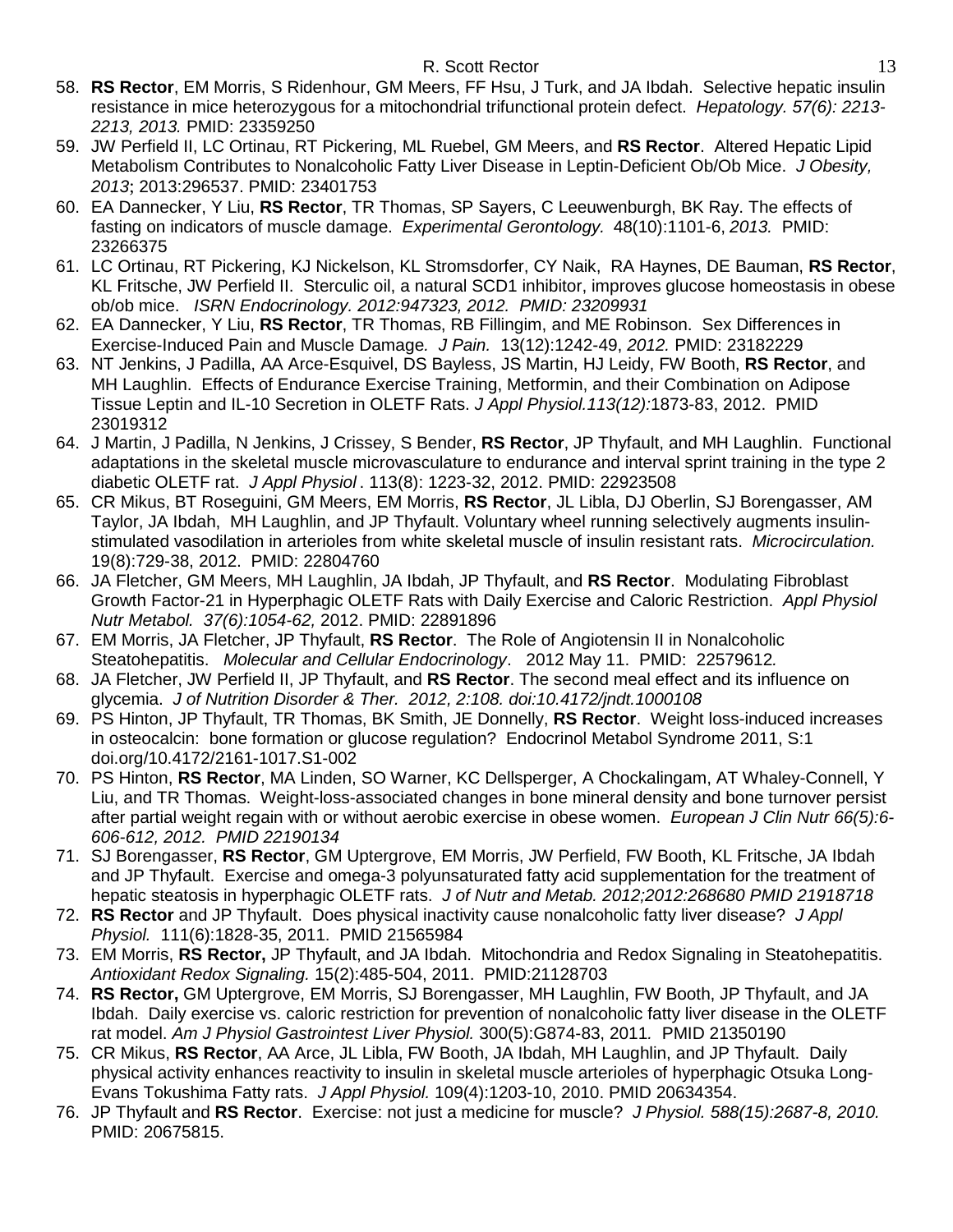- 77. **RS Rector**, GM Uptergrove, SJ Borengasser, CR Mikus, EM Morris, SP Naples, MJ Laye, MH Laughlin, FW Booth, JA Ibdah, and JP Thyfault. Changes in skeletal muscle mitochondria in response to the development of type 2 diabetes or prevention by daily wheel running in hyperphagic OLETF rats. *Am J Physiol Endocrinol Metab.* 298(6):E1179-87, 2010. PMID: 20233940
- 78. AK Bunker, AA Arce-Esquivel, **RS Rector**, FW Booth, JA Ibdah, and MH Laughlin. [Physical activity](http://www.ncbi.nlm.nih.gov/pubmed/20304812)  [maintains aortic endothelium-dependent relaxation in the obese type 2 diabetic OLETF rat.](http://www.ncbi.nlm.nih.gov/pubmed/20304812) *Am J Physiol Heart Circ Physiol.* 298(6):H1889-901, 2010. PMID: 20304812
- 79. TR Thomas, SO Warner, KC Dellsperger, PS Hinton, AT Whaley-Connell, **RS Rector**, Y. Liu, MA Linden, A Chockalingam, JP Thyfault, DR Huyette, Z Wang, and RH Cox. Exercise and the Metabolic Syndrome with Weight Regain. *J Appl Physiol.* 109(1):3-10, 2010. PMID: 20167668
- 80. SP Naples, SJ Borengasser, **RS Rector**, GM Uptergrove, EM Morris, CR Mikus, LG Koch, SL Britton, JA Ibdah, and JP Thyfault. Skeletal Muscle Mitochondrial and Metabolic Responses to a High Fat Diet in Rats Bred for High and Low Aerobic Capacity.*Appl. Physiol. Nutr. Metab.* 35(2):151-62, 2010*.*
- 81. **RS Rector**, JP Thyfault, GM Uptergrove, EM Morris, SP Naples, SJ Borengasser, CR Mikus, MJ Laye, MH Laughlin, FW Booth, and JA Ibdah. Mitochondrial dysfunction precedes insulin resistance and hepatic steatosis and contributes to the natural history of nonalcoholic fatty liver disease in an obese rodent model. *J of Hepatology.* 52(5):727-36, 2010. PMID: 20347174
- 82. PS Hinton, BK Smith, B Bailey, **RS Rector**, and JE Donnelly. Total body bone mineral content and density during weight loss and maintenance on a low- or recommended-dairy weight maintenance diet in obese men and women. *European J Clin Nutr.* 64(4):392-9, 2010.
- 83. **RS Rector** and JA Ibdah. Fatty acid oxidation disorders: maternal health and neonatal outcomes. *Semin Fetal Neonatal Med.* 5(3):122-8, 2010.
- 84. PS Hinton, JD LeCheminant, BK Smith, **RS Rector**, and JE Donnelly. Weight loss-induced alterations in serum markers of bone turnover persist during weight maintenance in obese men and women. *J Amer College Nutr.* 28(5):565-73, 2009. PMID: 20439552
- 85. **RS Rector**, MA Linden, SO Warner, Y Liu, TS Altena, BK Smith, JQ Zhang, GG Ziogas, and TR Thomas. Predicting postprandial lipemia in healthy adults and in at risk individuals with components of the cardiometabolic syndrome. *J of Clinical Hypertens* 11(11):663-71, 2009.
- 86. **RS Rector**, J Loethen, M Ruebel, TR Thomas, and PS Hinton. Serum markers of bone turnover are increased by moderate weight loss with or without weight-bearing exercise in overweight premenopausal women. *Appl. Physiol. Nutr. Metab.* 34:933-941, 2009.
- 87. JP Thyfault and **RS Rector**. Linking aerobic fitness, nonalcoholic fatty liver disease and the metabolic syndrome. *Expert Rev. Endocrinol. Metab*. 4(4): 299-301, 2009.
- 88. MJ Laye, **RS Rector**, SO Warner, SP Naples, AL Perretta, GM Uptergrove, MH Laughlin, JP Thyfault, FW Booth, and JA. Ibdah. Changes in visceral adipose tissue mitochondrial content with type 2 diabetes and daily voluntary wheel running in OLETF rats. *J Physiol.* 587(14):3729-39, 2009. PMID: 19491243
- 89. JP Thyfault, **RS Rector,** GM Uptergrove, SJ Borengasser, EM Morris, Y Wei, MJ Laye, SE Ridenhour, LG Koch, SL Britton, and JA Ibdah. Rats selectively bred for low endurance capacity develop nonalcoholic fatty liver disease. *J Physiol.* 587(8):1805-16, 2009. PMID: 19237421
- 90. **RS Rector** and JA Ibdah. Negative consequences of physical inactivity on non-alcoholic fatty liver disease development*. Phys News.* No 74, Spring 2009. -Invited
- 91. MJ Laye, **RS Rector**, SJ Borengasser, SP Naples, GM Uptergrove, JA Ibdah, FW Booth, and JT Thyfault. Cessation of daily wheel running differentially alters fat oxidation capacity in liver, muscle, and adipose tissue. *J Appl Physiol* 106(1): 161-8, 2009.
- 92. **RS Rector**, R Rogers, M Ruebel, MO Widzer, and PS Hinton. Lean body mass and weight-bearing activity in the prediction of bone mineral density in physically active males. *J Strength Cond Res.*  23(2):427-35, 2009.
- 93. **RS Rector**, RM Payne, and JA Ibdah. Mitochondrial Trifunctional Protein Defects: Clinical Implications and Therapeutic Approaches. *Advanced Drug Delivery Reviews*. 60(13-14):1488-96, 2008.
- 94. **RS Rector**, JP Thyfault, MJ Laye, RT Morris, SJ Borengasser, GM Uptergrove, FW Booth, and JA Ibdah. Cessation of daily exercise dramatically alters precursors of hepatic steatosis in Otsuka Long-Evans Tokushima Fatty (OLETF) rats. *J Physiol.* 586(17):4241-9, 2008.
- 95. RT Morris, MJ Laye, MH Laughlin, SJ Lees, **RS Rector**, JP Thyfault, FW Booth. Exercise-induced prevention of obesity and hyperinsulinemia in the OLETF rat is associated with reduced skeletal muscle lipid peroxidation. *J Appl Physiol 104(3):708-15, 2008.*